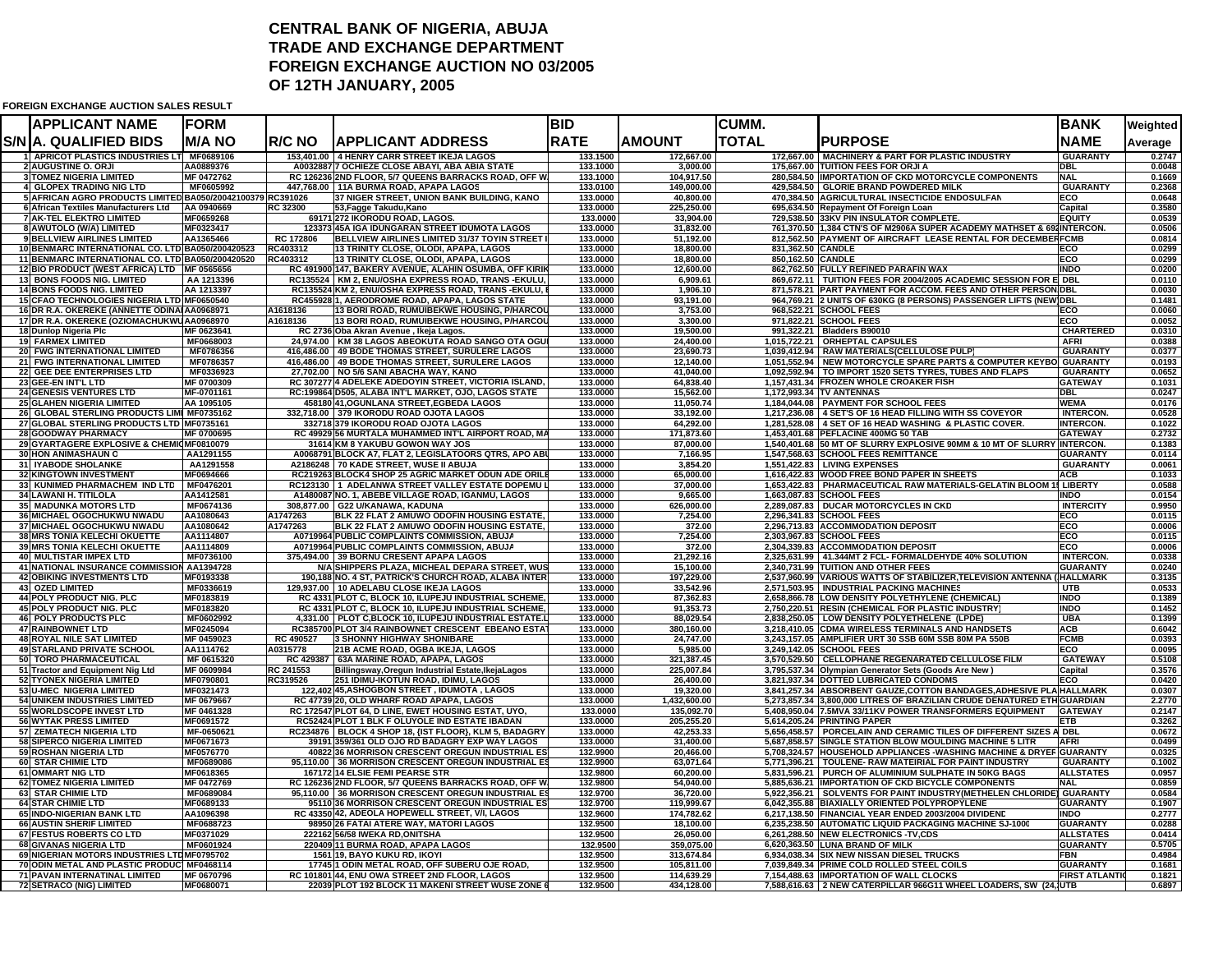| <b>73 SETRACO (NIG) LIMITED</b>                                              | MF0680070              |                 | 22039 PLOT 192 BLOCK 11 MAKENI STREET WUSE ZONE                                                     | 132.9500             | 215,872.00             |                          | 7,804,488.63 HYDRAULIC EXCAVATOR (1 NEW CATERPILLAR 330CL HYUTB                                                  |                                   | 0.3430           |
|------------------------------------------------------------------------------|------------------------|-----------------|-----------------------------------------------------------------------------------------------------|----------------------|------------------------|--------------------------|------------------------------------------------------------------------------------------------------------------|-----------------------------------|------------------|
| <b>74 STAR CHIMIE LIMITED</b>                                                | MF0689135              |                 | RC95110 36 MORISON CRESCENT OREGUN IND ESTATE LAG                                                   | 132.9500             | 27,712.33              |                          | 7,832,200.96 CERAMIC FLOOR TILES                                                                                 | <b>CITIZENS</b>                   | 0.0440           |
|                                                                              |                        |                 |                                                                                                     |                      |                        |                          |                                                                                                                  |                                   |                  |
| 75 TECHNICAL AND COMMERCIAL MAR MF0603992                                    |                        |                 | 371833 5, PARK LANE, APAPA LAGOS                                                                    | 132.9500             | 29,029.33              |                          | 7.861.230.29 ATLAS COPCO COMPRESSOR AND ACCESSORIES                                                              | <b>UBA</b>                        | 0.0461           |
| <b>76 TOTAL NIGERIA PLC</b>                                                  | MF0657425              |                 | RC1396 4, AFRIBANK STREET, VICTORIA ISLAND, LAGOS                                                   | 132.9500             | 954,206.68             | 8.815.436.97 BITUMEN     |                                                                                                                  | <b>OCEANIC</b>                    | 1.5161           |
| 77 TRIPPLESEA LIMITED                                                        | MF 0698992             |                 | 352330 17, OREMEJI ST.IKEJA LAGOS                                                                   | 132.9500             | 231,550.00             |                          | 9,046,986.97 3,520UNITS OF UPS, KEYBOARDS MOUSE AND MOUSE PAWEMA                                                 |                                   | 0.3679           |
| 78 NORTHERN CABLE PROCESSING AN MF 0474247                                   |                        |                 | RC 25110 MACHIBI ROAD, KADUNA SOUTH, KADUNA                                                         | 132.9300             | 7,004.54               |                          | 9,053,991.51 IMPORTATION OF ELECTRIC BUTT WELDING MACHINE ANNAL                                                  |                                   | 0.0111           |
| <b>79 PEDRO INDUSTRIES LTD</b>                                               | MF0178975              |                 | 77469 5, ACHINA STREET, BY 92 PORT HARCOURT ROAD                                                    | 132.9300             | 14,400.00              |                          | 9,068,391.51 SASOLM WAX M3E IN SLAB FOR CANDLE PRODUCTION                                                        | <b>FBN</b>                        | 0.0229           |
| <b>80 CHOICE FURNITURE &amp; FITTINGS</b>                                    | MF0547660              |                 | RC270138 3A ADEYEMO ALAKIJA STREET, VICTORIA ISLAND,                                                | 132.9200             | 14,008.92              |                          | 9,082,400.43 POLISHED GRANITE TOOLS                                                                              | <b>ASSURANCE</b>                  | 0.0223           |
| <b>81 CIC LIMITED</b>                                                        | MF 0798380             |                 | RC480642 35/39 CREEK ROAD, APAPA. LAGOS. STATE                                                      | 132.9200             | 1,000,000.00           |                          | 10,082,400.43 4053.10 M/TONS OF FROZEN PACIFIC HORSE MACKEREL IDBL                                               |                                   | 1.5885           |
|                                                                              |                        |                 | G.M.O. & COMPANY LIMITED 1, ABIMBOLA SHODIPE                                                        |                      |                        |                          |                                                                                                                  | <b>FCMB</b>                       |                  |
| 82 G. M. O. & COMPANY LIMITED                                                | MF 0457385             | rc 5328         |                                                                                                     | 132.9200             | 22,400.00              |                          | 10,104,800.43 CKD BICYCLE COMPONENTS                                                                             |                                   | 0.0356           |
| 83 MOPSON PHARM. LTD                                                         | MF 0702300             |                 | RC315627 47, OSOLO WAY, AJAO ESTATE, ISOLO - LAGOS ST                                               | 132.9200             | 34,850.00              |                          | 10,139,650.43 RIGID PVC AND ALUMINIUM FOIL                                                                       | <b>DBL</b>                        | 0.0554           |
| <b>84 MOPSON PHARM. LTD</b>                                                  | MF 0702296             |                 | RC315627 47, OSOLO WAY, AJAO ESTATE, ISOLO - LAGOS ST                                               | 132.9200             | 14,350.00              |                          | 10,154,000.43 PHARMACEUTICAL RAW MATERIALS (SALISEPT                                                             | <b>DBL</b>                        | 0.0228           |
| 85 NUMED ELECT. IND. & INV. CO. LTD. MF0183806                               |                        |                 | RC 104296 152, NNAMDI AZIKIWE STREET, IDUMOTA, LAGOS                                                | 132.9200             | 6,743.23               |                          | 10,160,743.66 VARIOUS STONEWARES MUGS                                                                            | <b>INDO</b>                       | 0.0107           |
| 86 NUMED ELECT. IND. & INV. CO. LTD. MF0640636                               |                        |                 | RC 104296   152, NNAMDI AZIKIWE STREET, IDUMOTA, LAGOS                                              | 132.9200             | 30,012.75              |                          | 10,190,756.41   AUTOMOBILE SPACES & HEADLAMP GLASS                                                               | <b>INDO</b>                       | 0.0477           |
| <b>87 OBAJANA CEMENT PLC</b>                                                 | MF0688878              |                 | RC208767 1, ALFRED REWANE ROAD, IKOYI - LAGOS                                                       | 132.9200             | 1,200,044.72           |                          | 11,390,801.13 OVERLOAD CONVEYOR FOR CEMENT FACTORY                                                               | <b>OCEANIC</b>                    | 1.9062           |
| 88 POF NATURAL PRODUCTS NIGERIA IMF0696194                                   |                        |                 | 31761 28, FATAI ATERE WAY, MATORI MUSHIN, LAGOS                                                     | 132.9200             | 273,303.85             |                          | 11.664.104.98 WHOLEROUND SEAFROZEN FISH                                                                          | <b>UBA</b>                        | 0.4341           |
| 89 A.K. SLIM & SONS LTD                                                      | MF0688280              |                 | 10969 49B ADEOLA ODEKU STREET VICTORIA ISLAND LA                                                    | 132.9100             | 47,970.00              |                          | 11,712,074.98 90 METRIC TONS OF WRITING PAPER IN SHEETS                                                          | <b>GUARANTY</b>                   | 0.0762           |
| 90 ARVEE INDUSTRIES LIMITED                                                  | MF 0698065             |                 | 130,676.00   KM 38 ABEOKUTA ROAD SANGO OTTA                                                         | 132.9100             | 36,000.00              |                          | 11,748,074.98 20,000KGS OF CAST POLYPROPYLENE FILM                                                               | <b>WEMA</b>                       | 0.0572           |
|                                                                              |                        |                 |                                                                                                     |                      |                        |                          |                                                                                                                  |                                   |                  |
| 91 B.L. CHAINRAI & CO NIGERIA LTD                                            | MF0483265              |                 | RC 16212 3 AJIBADE OKE STREET AJAO ESTATE ISOLO LAGO                                                | 132.9100             | 84,166.79              |                          | 11,832,241.77 LOW DENSITY POLYETHYLENE                                                                           | <b>HABIB</b>                      | 0.1337           |
| 92 BHUMEE INKS & RESINS LIMITED                                              | MF 0727606             |                 | 494,031.00 35/37 GBOLADE ADEBANJO STREET, ILUPEJU LAG                                               | 132.9100             | 72,261.25              |                          | 11,904,503.02 13,280KGS OF PIGMENTS AND KETONIC RESIN                                                            | <b>WEMA</b>                       | 0.1148           |
| 93 BHUMEE INKS & RESINS LIMITED                                              | MF 0727615             |                 | 494,031.00 35/37 GBOLADE ADEBANJO STREET, ILUPEJU LAG                                               | 132.9100             | 40,320.00              |                          | 11.944.823.02 16MTS OF NITRO CELLULOSE (IND. RAW MATERIAL)                                                       | <b>WEMA</b>                       | 0.0640           |
| 94 CROWNSTAR COMM. INVESTMENT L MF0702077                                    |                        |                 | RC81823 13, EREKO STREET, LAGOS                                                                     | 132.9100             | 21,928.90              |                          | 11,966,751.92   HAIR DRYERS                                                                                      | <b>DBL</b>                        | 0.0348           |
| 95 DRUGFIELD PHARMACEUTICALS LTIMF 0779883                                   |                        |                 | 162264 KM 38, LAGOS-ABEOKUTA EXPRESSWAY, OTTA, O                                                    | 132.9100             | 41,092.00              |                          | 12,007,843.92 PHARMACEUTICAL RAW MATERIALS (OLEIC ACID, ANISE GUARANTY                                           |                                   | 0.0653           |
| 96 G.K.C INDUSTRIES LTD                                                      | MF0223024              |                 | RC158435 34 IDOLUWO STREET LAGOS                                                                    | 132.9100             | 15,842.00              |                          | 12,023,685.92 COMMERCIAL MOTOR VEHICLES PARTS                                                                    | <b>CITIZENS</b>                   | 0.0252           |
| 97 HOESCH PIPE MILLS LTD                                                     | MF0489259              |                 | 13688 7 HENRY CARR STREET INDUSTRIAL ESTATE, IKEJ                                                   | 132.9100             | 399,865.20             |                          | 12,423,551.12 506.8 MT OF HOT ROLLED STEEL COILS                                                                 | <b>GUARANTY</b>                   | 0.6351           |
| 98 INDUSTRIAL FLAVOURS AND COLOUMF0631829                                    |                        |                 | RC224518 SUITE 3 ALL SEASONS PLAZA, LATEEF JAKANDE R                                                | 132.9100             | 65,580.80              |                          | 12,489,131.92 MIXTURES OF ESSENTIAL OILS FOR INDUSTRY                                                            | <b>CITIZENS</b>                   | 0.1042           |
| 99 IRVING SINAT LIMITED                                                      | MF 0751551             |                 | 146,218.00   11E, OBAGUN AVENUE MATORI MUSHIN,LAGOS                                                 | 132.9100             | 16,700.00              |                          | 12,505,831.92   107BAGS OF BLUE & GREEN PIGMENTS 5UNITS PUMP,G WEMA                                              |                                   | 0.0265           |
|                                                                              |                        |                 |                                                                                                     |                      |                        |                          |                                                                                                                  |                                   |                  |
| <b>100 KENVEE NIGERIA LIMITED</b>                                            | MF0633112              |                 | 28020 34, IDUMAGBO AVENUE, IDUMOTA, LAGOS                                                           | 132.9100             | 32,042.11              | 12,537,874.03 FLASK      |                                                                                                                  | <b>PRUDENT</b>                    | 0.0509           |
| 101 KOLORKOTE NIGERIA LIMITED                                                | MF0050412              |                 | 45814 INDUSTRIAL ESTATE, PLOT 8 BLOCK IV, OTTA, OGL                                                 | 132.9100             | 324,707.20             |                          | 12,862,581.23   140 MT ALUMINIUM COILED SHEET                                                                    | <b>GUARANTY</b>                   | 0.5157           |
| 102 MELVYN NICKSON NIGERIA LIMITED MF 0611239                                |                        |                 | 205371 11E OBAGUN AVENUE MATORI, LAGOS                                                              | 132.9100             | 35,500.00              |                          | 12,898,081.23   125 DRUMS OF VAT GREEN FFB & POLYQUATERNIUM 6   WEMA                                             |                                   | 0.0564           |
| 103 MILAN NIGERIA LIMITED                                                    | MF0182778              |                 | 43724 52A, KOFO ABAYOMI STREET, VICTORIA ISLAND, L.                                                 | 132.9100             | 1,128,000.00           | 14,026,081.23 RICE       |                                                                                                                  | <b>PRUDENT</b>                    | 1.7916           |
| 104 MILAN NIGERIA LTD                                                        | MF0610148              |                 | 43724 52 KOFO ABAYOMI STREET, V.I LAGOS                                                             | 132.9100             | 1,611,600.00           |                          | 15,637,681.23 INDIAN LONG GRAIN RICE                                                                             | <b>GUARANTY</b>                   | 2.5598           |
| <b>105 NYCIL LIMITED</b>                                                     | MF0711705              |                 | 27148 PLOT 4-5, OGUN STATE HOUSING CORPORATION, I                                                   | 132.9100             | 22,410.00              |                          | 15,660,091.23 BLUMER 1450 XX                                                                                     | <b>UBA</b>                        | 0.0356           |
| <b>106 OBAJANA CEMENT PLC</b>                                                | MF0639332              |                 | RC208767 1 ALFRED REWANE ROAD IKOYI LAGOS                                                           | 132.9100             | 1,756,891.22           |                          | 17.416.982.45 STRUCTURAL STEEL                                                                                   | <b>ETB</b>                        | 2.7905           |
|                                                                              |                        |                 |                                                                                                     |                      |                        |                          | 17,433,566.45   ALMSTAB RB172 POWDER COMPOUND STABILIZER - 800 DBL                                               |                                   |                  |
| <b>107 OM LIMITED</b>                                                        | MF-0623946             |                 | RC289914 55, HAPPY HOME AVENUE, KIRIKIRI, LAGOS STATE                                               | 132.9100             | 16,584.00              |                          |                                                                                                                  |                                   | 0.0263           |
| <b>108 PAPILON INDUSTRY LIMITED</b>                                          | MF-0793358             |                 | RC22435 PLOT K. KOPEK ROAD OFF FATAI ATERE WAY. MA                                                  | 132.9100             | 12,026.36              |                          | 17.445.592.81 MOULDS FOR INJECTION MOULDING MACHINE                                                              | DBL                               | 0.0191           |
| <b>109 PAPILON INDUSTRY LIMITED</b>                                          | MF-0701775             |                 | RC22435 PLOT K, KOPEK ROAD, OFF FATAI ATERE WAY, MAT                                                | 132.9100             | 197,299.62             |                          | 17,642,892.43 160 MT POLYPROPYLENE PRIME VIRGIN MATERIAL IN PRIDBL                                               |                                   | 0.3134           |
| 110 PRAMANSONS GLOBAL CO. LIMITEL MF 0670855                                 |                        |                 | RC 600540 34 IDUMAGBO AVENUE LAGOS                                                                  | 132.9100             | 112,414.30             |                          | 17,755,306.73   IMPORTATION OF KEROSENE STOVE AND PARTS                                                          | <b>FIRST ATLANT</b>               | 0.1786           |
| 111 PRAMANSONS GLOBAL COMPANY L MF0631970                                    |                        |                 | RC600540 34 IDUMAGBO AVENUE IDUMOTA LAGOS                                                           | 132.9100             | 38,142.47              |                          | 17,793,449.20 BULB AND TUBE LIGHT                                                                                | <b>CITIZENS</b>                   | 0.0606           |
| 112 RADIUM NIGERIA LIMITED                                                   | MF0703695              |                 | RC492433 133, AHMADU BELLO WAY, VICTORIA ISLAND, LAGO                                               | 132.9100             | 16,669.66              |                          | 17,810,118.86 GLASS ORNAMENTS, POTS, CLOCKS AND VARIOUS ASSODBL                                                  |                                   | 0.0265           |
| <b>113 S.I.L. CHEMICALS LIMITED</b>                                          | MF0565537              |                 | RC 463012 3, BLIND CENTRE ROAD, CAPPA, OSHODI, LAGOS                                                | 132.9100             | 62,998.22              |                          | 17,873,117.08 CAUSTIC SODA PEARLS (RAW MATERIAL FOR IND)                                                         | <b>INDO</b>                       | 0.1001           |
| <b>114 TAANA LIMITED</b>                                                     | MF0311842              |                 | RC294223 34 IDUMAGBO AVENUE IDUMOTA LAGOS                                                           | 132.9100             | 105,667.70             |                          | 17.978.784.78 BLACK PADLOCK                                                                                      | <b>CITIZENS</b>                   | 0.1678           |
|                                                                              |                        |                 |                                                                                                     |                      |                        |                          |                                                                                                                  |                                   |                  |
|                                                                              |                        |                 |                                                                                                     |                      |                        |                          |                                                                                                                  |                                   |                  |
| 115 TRISA NIGERIA LIMITED                                                    | MF0267074              |                 | RC80199 47/57 MARTINS STREET LAGOS                                                                  | 132.9100             | 48,249.00              |                          | 18,027,033.78 POLYPROPYLENE COPOLYMER                                                                            | <b>ETB</b>                        | 0.0766           |
| <b>116 VEEPEE INDUSTRIES LTD</b>                                             | MF0698070              |                 | RC 16530 35/37 GBOLADE ADEBANJO STREET ILUPEJU LAGO                                                 | 132.9100             | 611,710.00             |                          | 18,638,743.78 LOW DENSITY POLYETHYLENE                                                                           | <b>HABIB</b>                      | 0.9716           |
| 117   W.J Bush & Co (Nig) Ltd                                                | MF 0559057             | <b>RC 966</b>   | 168,Mission Road,Kano                                                                               | 132.9100             | 21,244.00              |                          | 18,659,987.78 Gummed Paper, Staple Pins, Mixtures Of Odiferous Substand Capital                                  |                                   | 0.0337           |
| 118 ZENITH CONTAINERS COMPANY LIMI MF0653099                                 |                        |                 | 12612 PLOT 136 TRANS AMADI INDUSTRIAL ESTATE, POR                                                   | 132.9100             | 39,829.00              |                          | 18,699,816.78 2 SETS OF FD30C6 FORKLIFT COMPLETE SET FOR INDUSGUARANTY                                           |                                   | 0.0633           |
| 119 A FESS COMMERCIAL CO. LIMITED MF0538623                                  |                        |                 | 46099 26, HOSPITAL ROAD, APAPA, LAGOS.                                                              | 132.9000             | 16,150.00              |                          | 18,715,966.78 COLOURED BULBS.                                                                                    | <b>EQUITY</b>                     | 0.0256           |
| 120 A. G. LEVENTIS NIGERIA PLC                                               | MF 0737491             |                 | 1654 IDDO HOUSE - IDDO 2 WHARF RD, APAPA LAGOS                                                      | 132.9000             | 16,088.60              |                          | 18,732,055.38 NEW COMPONENTS PARTS FOR COMMERCIAL VEHICLES ZENITH                                                |                                   | 0.0256           |
| 121 A. G. LEVENTIS NIGERIA PLC                                               | MF0737479              |                 | 1654 IDDO HOUSE - IDDO 2 WHARF RD, APAPA LAGOS                                                      | 132.9000             | 39,377.83              |                          | 18,771,433.21 TRUCKS(MB CHASIS FITTED WITH ENGINE)                                                               | <b>ZENITH</b>                     | 0.0625           |
|                                                                              | MF 0737490             |                 |                                                                                                     |                      |                        |                          |                                                                                                                  |                                   |                  |
| 122 A. G. LEVENTIS NIGERIA PLC                                               |                        |                 | 1654 IDDO HOUSE - IDDO 2 WHARF RD, APAPA LAGOS                                                      | 132.9000             | 61,228.30              |                          | 18,832,661.51   AUTOMOBILE SPARES- CARBORATORS, GEAR RANK ANI ZENITH                                             |                                   | 0.0972           |
| <b>123 ACB INT'L BANK PLC</b>                                                | AA1054371              |                 | RC453 106/108 BROAD STREET LAGOS                                                                    | 132.9000             | 2,057.70               |                          | 18,834,719.21 SWIFTNET CONNECTIVITY FEES                                                                         | <b>ACB</b>                        | 0.0033           |
| <b>124 ACB INT'L BANK PLC</b>                                                | AA1054372              |                 | RC453 106/108 BROAD STREET LAGOS                                                                    | 132.9000             | 220.78                 |                          | 18,834,939.99 SWIFTNET FIN SERVICES                                                                              | ACB                               | 0.0004           |
| <b>125 ACB INT'L BANK PLC</b>                                                | AA1054374              |                 | RC453 106/108 BROAD STREET LAGOS                                                                    | 132.9000             | 22.18                  |                          | 18,834,962.17 SWIFTNET SERVICES FEES                                                                             | <b>ACB</b>                        | 0.0000           |
| <b>126 ACB INT'L BANK PLC</b>                                                | AA1054373              |                 | RC453 106/108 BROAD STREET LAGOS                                                                    | 132.9000             | 152.87                 |                          | 18,835,115.04 SWIFTNET INTERFACE                                                                                 | <b>ACB</b>                        | 0.0002           |
| 127 ADESEMI NIGERIA LTD                                                      | AA0889386              |                 | RC365138 NNPC DEPOT ROAD, OSISIOMA, ABA , ABIA STATE                                                | 132.9000             | 20,800.00              |                          | 18,855,915.04 SETTLEMENT OF INVOICE FOR BANDWIDTH (01-12-04 - 31 DBL                                             |                                   | 0.0330           |
| 128 Adler Products Ltd                                                       | MF 0559213             | RC 35557        | 32, Oduyemi Street, Ikeja, Lagos                                                                    | 132.9000             | 18,621.50              |                          | 18,874,536.54 Calcitone Tablets (Pharmaceutical Finished Goods)                                                  | Capital                           | 0.0296           |
| 129 Adler Products Ltd                                                       | MF 0624723             | <b>RC 35557</b> | 32, Oduyemi Street, Ikeja, Lagos                                                                    | 132.9000             | 81,531.00              |                          | 18,956,067.54 Talcum Powder, Raspberry, Manganese Chloride etc (Pharma Capital                                   |                                   | 0.1295           |
| <b>130 AFOLABI MODUPE</b>                                                    | AA1098751              | A0548228        | <b>MODUPE AFOLABI FIRST CITY MONUMENT BANK</b>                                                      | 132.9000             | 7,372.23               |                          | 18,963,439.77 PAYMENT OF SCHOOL FEES IN FAVOUR OF OLABOSIPO FCMB                                                 |                                   | 0.0117           |
| 131 AFRICAN TEXTILE MANUFACTURER\$MF0301459                                  |                        |                 | RC32300 SUHAIL AKAR LANE, CHALLAWA, KANO, KANO STA                                                  | 132.9000             | 68,310.00              |                          | 19,031,749.77 COPPER COATED ROLLER 457mm                                                                         | <b>DBL</b>                        | 0.1085           |
| 132 AGRITED NIGERIA LIMITED                                                  | MF-0703780             |                 | RC158157 NO, 5 AGORO ODIYAN STREET, VICTORIA ISLAND,                                                | 132.9000             | 43,757.17              |                          | 19,075,506.94 DANISH FISHMEAL                                                                                    | <b>DBL</b>                        | 0.0695           |
|                                                                              |                        |                 | 495158 16. IJORA CAUSEWAY, IJORA LAGOS                                                              |                      |                        |                          |                                                                                                                  |                                   |                  |
| 133 ALFA MAGNETICS IND. LTD                                                  | MF 0455943             |                 |                                                                                                     | 132.9000             | 40,000.00              |                          | 19,115,506.94 RAW MATERIAL FOR PLASTIC INDUSTRY- PLASTIC INDUSZENITH                                             |                                   | 0.0635           |
| 134 AQUILLA VENTURES LIMITED                                                 | MF 0457473             | RC 113,194      | AQUILLA VENTURES LIMITED NO9 OKOYA STREET                                                           | 132.9000             | 19,950.00              |                          | 19.135.456.94 STONE WARE PLATES                                                                                  | <b>FCMB</b>                       | 0.0317           |
| <b>135 AUSCHIDI NIG ENT</b>                                                  | MF0645616              |                 | 987281 ZONE C BLOCK 9, SHOP 107, TRADE FAIR COMPLE)                                                 | 132.9000             | 41,490.00              |                          | 19.176.946.94 PARTS FOR AGRICULTURAL INDUSTRAL MILLING MACHININTERCON.                                           |                                   | 0.0659           |
| <b>136 BASCO NIGERIA LTD</b>                                                 | MF0583213              |                 | 247330 6/2 RACE COURSE SABO ROAD ADAMASIMGBA IBA                                                    | 132.9000             | 758,400.00             |                          | 19,935,346.94 NEW MOTORCYCLE SPARE PARTS AND ACCESSORIES                                                         | <b>IUTB</b>                       | 1.2045           |
| <b>137 BERGER PAINTS PLC</b>                                                 | MF0590036              |                 | 1,837.00   OBA AKRAN AVENUE, INDUSTRIAL ESTATE IKEJA                                                | 132.9000             | 150,800.00             |                          | 20,086,146.94   BERMOCOLL(RAW MATERIAL FOR PAINT INDUSTRY)                                                       | <b>GUARANTY</b>                   | 0.2395           |
| <b>138 BERGER PAINTS PLC</b>                                                 | MF0686093              |                 | 1837 OBA AKRAN AVENUE . INDUSTRIAL ESTATE IKEJA                                                     | 132.9000             | 49,830.00              |                          | 20,135,976.94 PHERMOLIC RESIN (RAW MATERIAL FOR INDUSTRY)                                                        | <b>GUARANTY</b>                   | 0.0791           |
| <b>139 BUONO NIG LTD</b>                                                     | MF 0665500             |                 | RC 188872 PLOT 369, ADEMOLA-AJASA STR, OMOLE ESTATE                                                 | 132.9000             | 15,000.00              |                          | 20,150,976.94 METAL SECURITY DOORS                                                                               | COOP                              | 0.0238           |
| 140 CADBURY NIGERIA PLC                                                      | MF0824549              |                 | RC4151   LATEEF JAKANDE ROAD, AGINDINGBI, IKEJA                                                     | 132.9000             | 52,915.00              |                          | 20,203,891.94 EQUIPMENTS FOR FOOD INDUSTRY                                                                       | <b>OCEANIC</b>                    | 0.0840           |
| <b>141 CHESRA NIG LTD</b>                                                    | AA1054335              |                 | RC194229 22 AROWOLO STR IWAYA YABA LAGOS                                                            | 132.9000             | 8,055.00               |                          | 20,211,946.94 SCHOOL FEES                                                                                        | ACB                               | 0.0128           |
|                                                                              |                        |                 |                                                                                                     |                      |                        |                          |                                                                                                                  |                                   |                  |
| 142 CHINA UNITY MANUFACTURING CO.IMF0752103<br>143 CHINA UNITY MFG. CO. LTD. | MF0703858              |                 | RC98374 136/138 NNAMDI AZIKIWE STREET LAGOS<br>RC98374 136/138 NNAMDI AZIKIWE STREET, IDUMOTA, LAGO | 132.9000<br>132.9000 | 95,584.00<br>36,329.00 | 20,307,530.94            | <b>BUTTERFLY SEWING MACHINES CITIZENS</b><br>20,343,859.94 SEWING MACHINES JH 308-2 ZIG ZAG WITH FOLDING CO\ DBL |                                   | 0.1518<br>0.0577 |
|                                                                              |                        |                 |                                                                                                     |                      |                        |                          |                                                                                                                  |                                   |                  |
| 144 CHIZZY NIGERIA LTD, .                                                    | MF0597133              |                 | 93191 OPPOSITE SADDLE CLUB OLOWORA JUNCTION ISH                                                     | 132.9000             | 126,144.00             |                          | 20,470,003.94 RAW MATERIAL- STYRENE- ACRYLIC VINAMUL 3682 (115,1ZENITH                                           |                                   | 0.2003           |
| <b>145 CHRISTONIAC NIG LTD</b>                                               | MF0618911              |                 | 177456 H89 ALABA INT'L MKT, LAGOS                                                                   | 132.9000             | 50,200.00              |                          | 20,520,203.94 PURCH . OF TELEVISION, VCP DVD & VCD                                                               | <b>ALLSTATES</b>                  | 0.0797           |
| <b>146 CLASSIC BEVERAGES NIG. LTD</b>                                        | MF 0797945             |                 | RC376144 PLOT 9A BK E AMUWO-ODOFIN INDUSTRIAL ESTAT                                                 | 132.9000             | 49,113.63              |                          | 20,569,317.57 PLASTIC MATERIAL- BLUE CAPS WITH CLASSIC BEVERA (DBL                                               |                                   | 0.0780           |
| 147 CORAL ENTERPRISES NIG. LIMITED MF0659265                                 |                        |                 | 41334 11, OFFIN ROAD, LAGOS, NIGERIA.                                                               | 132.9000             | 5,580.00               |                          | 20,574,897.57 DINNER PLATES                                                                                      | <b>EQUITY</b>                     | 0.0089           |
| 148 CORISON AND ASSOCIATES LIMITED MF0549196                                 |                        |                 | 62226 88A, OJO LANE, OFF HFP WAY, DOLPHIN ESTATE, II                                                | 132.9000             | 579,500.00             |                          | 21,154,397.57 INDUSTRIAL MACHINERIES - 1 UNIT NOODLE MACHINE, 4 EQUITY                                           |                                   | 0.9204           |
| <b>149 CORPORATE OIL &amp; GAS</b>                                           | MF0689561              |                 | 213617 27/29 ADEYEMO ALAKIJA STREET, V/I LAGOS                                                      | 132.9000             | 988,000.00             |                          | 22,142,397.57 VARIOUS QUANTITY PRIME QUALITY DEFORMED BARS INGUARANTY                                            |                                   | 1.5692           |
| <b>150 COSCHARIS TECHNOLOGIES</b>                                            | MF0679355              |                 | 216991 68A ADEOLA ODEUKU STREET, V/I LAGOS                                                          | 132.9000             | 46,305.00              |                          | 22,188,702.57 COMPUTER ACCESSORIES                                                                               | <b>GUARANTY</b>                   | 0.0735           |
| 151 CROWNSTAR COMM. INVEST LTD                                               | MF0637940              |                 | 81823 13, EREKO STREET, IDUMOTA, LAGOS                                                              | 132.9000             | 45,519.53              |                          | 22,234,222.10 ELECTRONICS-RADIO CASSETTE RECORDERS                                                               | <b>ZENITH</b>                     | 0.0723           |
|                                                                              |                        |                 | RC68583 KM 16, IKORODU ROAD, OJOTA, LAGOS STATE                                                     |                      |                        |                          | 22,248,822.77 VARIOUS SIZES OF MIRROR GLASS                                                                      | DBL                               |                  |
| <b>152 DORIAN FILTERS LIMITED</b>                                            | MF-0793754             |                 |                                                                                                     | 132.9000             | 14,600.67              |                          |                                                                                                                  |                                   | 0.0232           |
| 153 DOUGLAS INTERNATIONAL AGENCIEMF0547751                                   |                        |                 | RC65525 13 AYINDE GIWA STREET. IRE-AKARI ESTATE. ISOL                                               | 132.9000             | 31,926.80              |                          | 22,280,749.57 CERAMIC FLOOR TILES AND WALL TILES                                                                 | <b>ASSURANCE</b>                  | 0.0507           |
| <b>154 E.EMENIKE BROS NIG LTD</b>                                            | MF0735465              |                 | 233,696 ZONE 7 NO201/202 MAIN MARKET NNEWI                                                          | 132.9000             | 200,000.00             |                          | 22,480,749.57 FAIRLY USED MOTORCYCLE                                                                             | <b>INTERCON.</b>                  | 0.3176           |
| 155 EDDYBROS ENT. NIG. LTD.                                                  | MF-0714953             |                 | RC: 115910 B9-10 ALABA INTERNATIONAL MARKET, OJO LAGO                                               | 132.9000             | 75,760.00              |                          | 22,556,509.57 COMPACT PETROL GENERATORS                                                                          | DBL                               | 0.1203           |
| <b>156 EKHA AGRO FARMS LTD</b><br>157 ELBE PHARMA NIGERIA LIMITED.           | MF0323048<br>MF0598295 |                 | RC86817 36 LADIPO KASUMU STREET, OFF ALLEN AVENUE,<br>202889 4, AKANBI DANMOLA STREET, IKOYI, LAGOS | 132.9000<br>132.9000 | 596.00<br>11,295.00    | 22,557,105.57 LC CHARGES | 22,568,400.57 PHARMACEUTICAL- PINOX TABLETS                                                                      | <b>ASSURANCE</b><br><b>ZENITH</b> | 0.0009<br>0.0179 |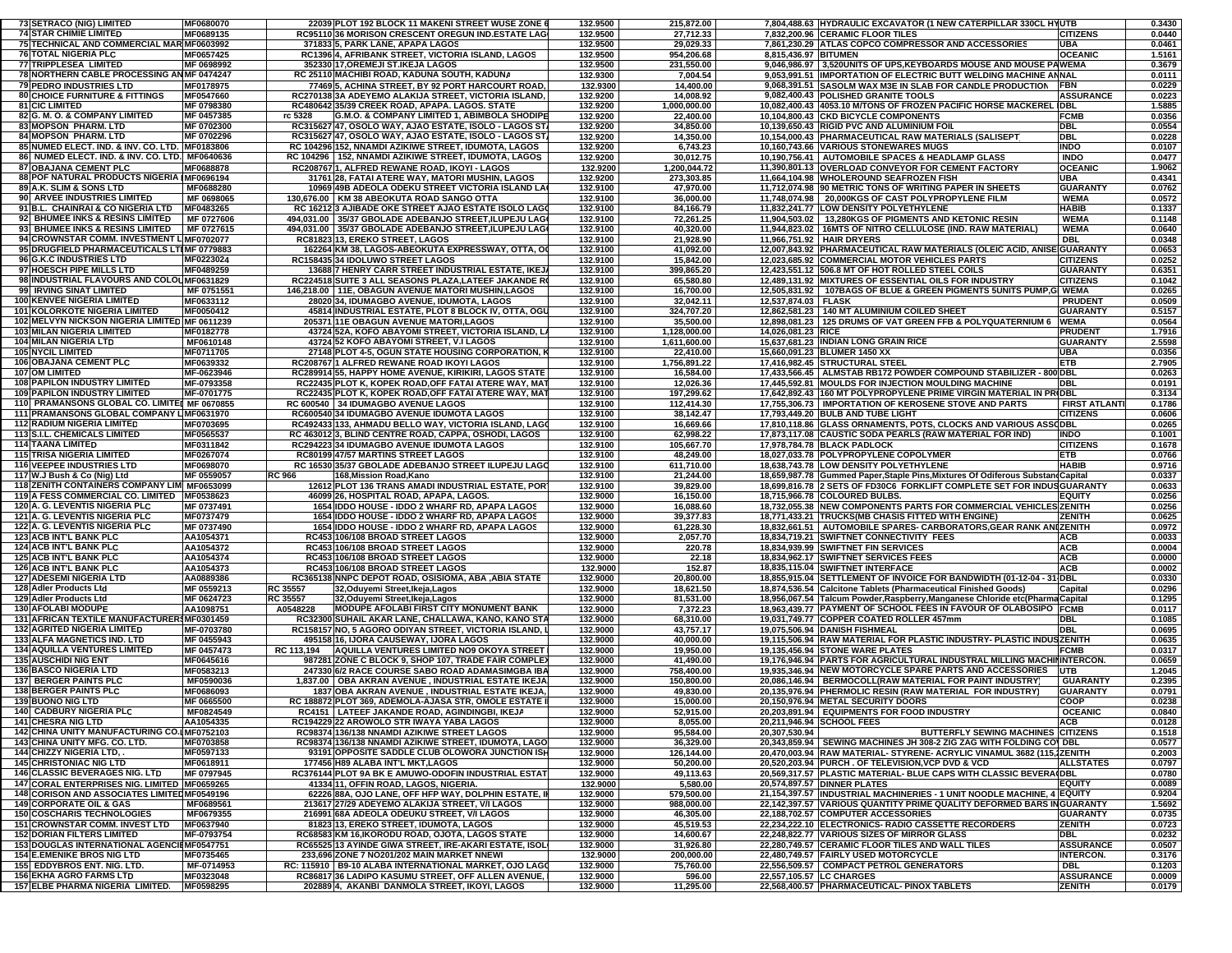| 158 ELBE PHARMA NIGERIA LIMITED.                                                 | MF0601114                |                 | 202889 4, AKANBI DANMOLA STREET, IKOYI, LAGOS                                                                 | 132.9000             | 28,959.40                |                           | 22,597,359.97 ZYNOL TABLETS- PHARMACEUTICALS                                                                                        | <b>ZENITH</b>                  | 0.0460           |
|----------------------------------------------------------------------------------|--------------------------|-----------------|---------------------------------------------------------------------------------------------------------------|----------------------|--------------------------|---------------------------|-------------------------------------------------------------------------------------------------------------------------------------|--------------------------------|------------------|
| 159 ELBE PHARMA NIGERIA LIMITED.                                                 | MF0598297                |                 | 202889 4, AKANBI DANMOLA STREET, IKOYI, LAGOS                                                                 | 132.9000             | 54,054.00                |                           | 22,651,413.97 ZICONET- PHARMACEUTICAL RAW MATERIAL                                                                                  | <b>ZENITH</b>                  | 0.0858           |
| 160 ELBE PHARMA NIGERIA LIMITED.<br><b>161 EMEL ENTERPRISES LIMITED</b>          | MF0641978<br>MF0748495   |                 | 202889 4, AKANBI DANMOLA STREET, IKOYI, LAGOS<br>RC28701 136/138 NNAMDI AZIKIWE STREET LAGOS                  | 132.9000             | 105,830.00               | 22,774,383.97             | 22,757,243.97 MOXACEN CAPSULES- PHARMACEUTICALS<br><b>FLASH LIGHT CITIZENS</b>                                                      | <b>ZENITH</b>                  | 0.1681<br>0.0272 |
| <b>162 EMEL ENTERPRISES LIMITED</b>                                              | MF0748488                |                 | RC28701   136/138 NNAMDI AZIKIWE STREET LAGOS                                                                 | 132.9000<br>132.9000 | 17,140.00<br>6,797.00    | 22,781,180.97             | <b>DINNER PLATES   CITIZENS</b>                                                                                                     |                                | 0.0108           |
| 163 EMSONS TECHNICAL SUPPLIES & SEMF0691664                                      |                          |                 | RC38047 6 OJO STREET LAGOS                                                                                    | 132.9000             | 28,300.00                |                           | 22,809,480.97 SWITCH, SOCKET, ANTENNA                                                                                               | <b>ETB</b>                     | 0.0449           |
| <b>164 EMWAI COMPANY LIMITED</b>                                                 | MF0006583                |                 | 116490 3, KANTA ROAD, TURAKI ALI HOUSE, KADUNA                                                                | 132.9000             | 24,440.00                |                           | 22,833,920.97 LINOTYPE HERKULES PRO & CLASSIC IMAGESETTER (SPEQUITY                                                                 |                                | 0.0388           |
| 165 ENKAY-INDO NIGERIAN IND. LTD.                                                | MF0800228                |                 | RC 401394 31, OBALODU STREET, OFF COKER ROAD,                                                                 | 132.9000             | 18,738.50                |                           | 22,852,659.47 SEYCO FILM (TEXTILE CHEMICALS)                                                                                        | <b>INDO</b>                    | 0.0298           |
| 166 ENKAY-INDO NIGERIAN IND. LTD.                                                | MF0800202                |                 | RC 401394 31, OBALODU STREET, OFF COKER ROAD, ILUPEJU                                                         | 132.9000             | 23,865.00                |                           | 22,876,524.47 SIZING CHEMICALS FOR TEXTILE INDUSTY                                                                                  | <b>INDO</b>                    | 0.0379           |
| <b>167 ENYI ENYI INT'L CO</b>                                                    | MF0370972                |                 | 474339 154 AZIKIWE ROAD ,ABA,ABIA STATE                                                                       | 132.9000             | 54,000.00                |                           | 22,930,524.47 600 BAGS OF DRIED FISH HEADS                                                                                          | <b>ALLSTATES</b>               | 0.0858           |
| 168 ETCO NIG LTD                                                                 | MF0614504                | <b>RC 3457</b>  | ETCO NIGERIA LTD. 14 CREEK ROAD P. O. BOX 337                                                                 | 132.9000             | 22,878.17                |                           | 22,953,402.64 TRANSFORMER                                                                                                           | <b>FCMB</b>                    | 0.0363           |
| 169 ETCO NIG LTD<br><b>170 EUNISELL LIMITED</b>                                  | MF0614508<br>MF-0701971  | <b>RC 3457</b>  | ETCO NIGERIA LTD. 14 CREEK ROAD P. O. BOX 337<br>RC218607 216, ETIM INYANG CRESCENT VICTORIA ISLAND LA        | 132.9000<br>132.9000 | 14,312.62<br>89,789.00   |                           | 22,967,715.26 SKIRTING TRUNKING<br>23,057,504.26 ADDITIVES FOR LUBRICATING OIL                                                      | <b>FCMB</b><br><b>IDBL</b>     | 0.0227<br>0.1426 |
| 171 EVANS BROTHERS NIG PUBLISHERSMF0253048                                       |                          |                 | 5153 JERICHO ROAD, IBADAN, OYO STATE                                                                          | 132.9000             | 60,800.00                |                           | 23,118,304.26 EDUCATIONAL BOOKS                                                                                                     | <b>GUARANTY</b>                | 0.0966           |
| 172 Evans Medical Plc                                                            | AA1051108                |                 | RC1161 Km 32 Lagos-Badagry Expressway, Agbara                                                                 | 132.9000             | 803.00                   |                           | 23,119,107.26 Subscription for Journal                                                                                              | Int. Trust                     | 0.0013           |
| 173 EXXON RESOURCE LTD.                                                          | MF 0597685               |                 | 382215 4 CROWTHER CRESCENT APAPA LAGOS                                                                        | 132.9000             | 4,982.75                 |                           | 23,124,090.01 HAND TOOLS- FLATE SPANNER, RING SPANNER, COMBINZENITH                                                                 |                                | 0.0079           |
| <b>174 FEDERATED STEEL MILLS LTD</b>                                             | MF 0526240               |                 | 20344 BLOCK XI PLOT 3-10 OTA INDUSTRIAL ESTATE, OTA                                                           | 132.9000             | 18,700.00                |                           | 23.142.790.01 INDUSTRIAL MACHINERY- DBMCR 8 METAL CLAD ON 4 SILZENITH                                                               |                                | 0.0297           |
| 175 FINE PRINT AND MANUFACTURING LIMF0660203                                     |                          |                 | 39168 6A BALOGUN STREET, OFF OREGUN ROAD, ALAUS                                                               | 132.9000             | 191.68                   |                           | 23,142,981.69 INDUSTRIAL PRINTING MACHINERY AND ACCESSORIES - EQUITY                                                                |                                | 0.0003           |
| <b>176 FIOGRET LTD</b>                                                           | MF0691905                |                 | RC58704 55C ADEBISI OMOTOLA CLOSE                                                                             | 132.9000             | 494,550.00               |                           | 23,637,531.69 FRESH FROZEN FISH                                                                                                     | ETB                            | 0.7855           |
| <b>177 FIRST ALUM NIG PLC</b><br>178 FIRST ALUMINIUM NIGERIA PLC                 | MF0790856                |                 | 2288 2 AKILO STREET OGBA IKEJA LAGOS                                                                          | 132.9000             | 223,000.00               |                           | 23,860,531.69 ALUMINIUM REMELT T-BARS<br>24,066,531.69 RAW MATERIALS FOR INDUSTRIAL USE: ALUMINIUM REMECO                           | <b>UBN</b>                     | 0.3542           |
| <b>179 FOOD AND DRINKS FARMS LTD</b>                                             | MF0687028<br>MF 0698407  | <b>RC2288</b>   | 2 AKILO STREET, OGBA IKEJA, LAGOS<br>67,906.00 32 BALOGUN STREET LAGOS                                        | 132.9000<br>132.9000 | 206,000.00<br>56,700.00  |                           | 24,123,231.69   630 BAGS OF ICELANDIC FISHHEADS/FISHWASTE                                                                           | <b>WEMA</b>                    | 0.3272<br>0.0901 |
| <b>180 FRANCES NKECHI UNDELIKWO</b>                                              | AA1054375                |                 | C122340 106/108 BROAD STREET LAGOS                                                                            | 132.9000             | 440.00                   |                           | 24,123,671.69 CISA EXAMINATION FEES 2005                                                                                            | <b>ACB</b>                     | 0.0007           |
| 181 GENEITH GLOBAL LTD LTD                                                       | MF 0649488               |                 | RC372901 65, OLD OJO ROAD, AMUWO KUJE, MAZA-MAZA, LA                                                          | 132.9000             | 35,620.00                |                           | 24,159,291.69 NOCILIN, GENICLOX, NOXIL                                                                                              | <b>DBL</b>                     | 0.0566           |
| <b>182 GMT NIGERIA LIMITED</b>                                                   | MF0711459                |                 | 333700 14 GERARD ROAD IKOYI LAGOS                                                                             | 132.9000             | 324,463.12               |                           | 24,483,754.81 DOUBLE REDUCED ELECTROLYTIC TIN PLATE -2.8/5.0                                                                        | <b>FBN</b>                     | 0.5153           |
| <b>183 GMT NIGERIA LIMITED</b>                                                   | MF0711488                |                 | 333700 14 GERARD ROAD IKOYI LAGOS                                                                             | 132.9000             | 1,622,901.85             |                           | 26,106,656.66 INSTANT FULL CREAM MILK PEAK                                                                                          | <b>FBN</b>                     | 2.5775           |
| <b>184 GMT NIGERIA LIMITED</b>                                                   | MF0706639                |                 | 333700 14 GERARD ROAD IKOYI LAGOS                                                                             | 132.9000             | 1,215,474.45             |                           | 27,322,131.11 SWEETENED CONDENSED FULL CREAM MILK PEAK                                                                              | <b>FBN</b>                     | 1.9304           |
| <b>185 GMT NIGERIA LIMITED</b>                                                   | MF 0560862               |                 | 333,700.00   14, GERARD ROAD IKOYI LAGOS                                                                      | 132.9000             | 174,548.74               |                           | 27,496,679.85   1UNIT OF AUTOMATIC SACHET MACHINE                                                                                   | <b>WEMA</b>                    | 0.2772           |
| <b>186 GRAND SERVICES LTD</b>                                                    | MF0532691<br>MF 0530172  |                 | RC 131283 17 AJAO ROAD SURULERE LAGOS                                                                         | 132.9000<br>132.9000 | 60,713.00<br>34,188.20   |                           | 27,557,392.85   LAMINATING ROLL FILM AND ROLL LAM                                                                                   | ACB                            | 0.0964<br>0.0543 |
| <b>187 GURMEET NIGERIA LIMITED.</b><br><b>188 HAMEXMEDICA LTD</b>                | MF0940713                |                 | RC-141761 NO. 7, TOWN PLANNING WAY, ILUPEJU, LAGOS STA<br>209259 8 MORTUNE AVENUE VALLEY ESTATE IKEJA LAGOS   | 132.9000             | 53,973.60                |                           | 27,591,581.05 NEW UNASSEMBLED MOTORCYCLES IN CKD FORM BY B(DBL<br>27,645,554.65 PHARMACEUTICALS- PROCAINE PENICILIN INJECTION       | <b>ZENITH</b>                  | 0.0857           |
| 189 HANN IMPEX                                                                   | MF0530237                |                 | RC478944 1 RAB CLOSE OFF RING ROAD IBADAN                                                                     | 132.9000             | 105,000.00               |                           | 27,750,554.65 ARTIFICIAL RESIN LLDPE HS1400                                                                                         | <b>ETB</b>                     | 0.1668           |
| <b>190 HARBOUR LINE LIMITED</b>                                                  | MF-0589904               |                 | RC205739 37A, BODE THOMAS STRRET SURULERE LAGOS S                                                             | 132.9000             | 90,633.35                |                           | 27,841,188.00 WHITE PRINTING PAPERS (115/125 GSM)                                                                                   | <b>DBL</b>                     | 0.1439           |
| 191 Henry & Henry Limited                                                        | MF0267899                |                 | RC174210 14, Bajulaiye Street, Idumota, Lagos                                                                 | 132.9000             | 43,138.00                |                           | 27,884,326.00 CKD Bicycle spare parts                                                                                               | Int. Trust                     | 0.0685           |
| <b>192 HENRY VESTER NIG.LTD</b>                                                  | MF0704960                |                 | RC73043 77 MODEBE AVENUE ONITSHA ANAMBRA STATE                                                                | 132.9000             | 37,077.12                |                           | 27,921,403.12 VESTERS THINNERS & CAR LUBE ENGINE OIL                                                                                | <b>CITIZENS</b>                | 0.0589           |
| <b>193 HOMELAND HOLDINGS LTD</b>                                                 | MF0618948                |                 | 138,256.00   H107 ALABA INT'L MARKET,LAGOS                                                                    | 132.9000             | 16,228.00                |                           | 27.937.631.12 PURCH OF MUSICAL INSTRUMENTS                                                                                          | <b>ALLSTATES</b>               | 0.0258           |
| 194 INDUSTRIAL METAL PROCESSING C MF 0281895                                     |                          |                 | RC-82839   PLOT 6, COCOA INDUSTRIES ROAD, OGBA INDUST                                                         | 132.9000             | 205,400.00               |                           | 28,143,031.12   EQUAL ANGLE BARS, COMMERCIAL QUALITY - MATERIA DBL                                                                  |                                | 0.3262           |
| 195 INTERWORLD PRODUCTS (NIG.) LTD MF0624619                                     |                          |                 | 268,357.00 66, AKANRO STR. ILASAMAJA MUSHIN, LAGOS<br>175300 229, APAPA ROAD IJORA LAGOS                      | 132.9000<br>132.9000 | 18,007.12<br>46,280.97   |                           | 28,161,038.24   83 PCS BINATONE 16" STANDING FAN MODEL A1681<br>28,207,319.21 MARBLE & GRANITE SLABS IN ASSORTED COLOURS AND ZENITH | <b>UTB</b>                     | 0.0286<br>0.0735 |
| 196 ITALIAN GRANITE & MARBLE CO. LTIMF 0454116<br>197 JIMBEST AUTO SUPPLY CO.LTD | MF0632031                |                 | RC332070 ZONE A BLOCK 8 SHOP 1/20 ASPAMDA PLAZA                                                               | 132.9000             | 41,804.00                |                           | 28,249,123.21 HOUSEHOLD GAS COOKERS(NEW)                                                                                            | <b>CITIZENS</b>                | 0.0664           |
| <b>198 JIN XING TRADE LTD</b>                                                    | MF 0695014               |                 | 457516 GREAT NIG HOUSE, 13TH FLOOR 47/57 MARTINS ST                                                           | 132.9000             | 14,000.00                |                           | 28,263,123.21 LADIES HANDBAG                                                                                                        | <b>ZENITH</b>                  | 0.0222           |
| <b>199 JUDLE INDUSTRIES LIMITED</b>                                              | MF0470979                |                 | 177958 SUITE 15, NO. 12, ST PATRICK'S ROAD, OPP BLOCK                                                         | 132.9000             | 13,874.80                |                           | 28,276,998.01   ELECTRICAL ACCESSORIES: SOCKETS AND LAMPHOLDE EQUITY                                                                |                                | 0.0220           |
| 200 KANGRA INDUSTRIES LTD.                                                       | MF0824871                |                 | 498445 5A, VORI CLOSE OFF ACME ROAD OGBA LAGOS                                                                | 132.9000             | 31,600.00                |                           | 28,308,598.01 INDUSTRIAL MACHINERY- AUTOMATIC BOTTLING PLANT ZENITH                                                                 |                                | 0.0502           |
| 201 KENAN COMMERCIAL ENTERPRISES MF 0679093                                      |                          |                 | RC 409141 ZONE 14 NO 163, MAIN MARKET, NNEWI, ANAMBRA                                                         | 132.9000             | 105,000.00               |                           | 28,413,598.01 FAIRLY USED MOTOR CYCLES                                                                                              | <b>GUARDIAN</b>                | 0.1668           |
| 202 KEWALRAM NIG LTD                                                             | MF0273625                |                 | 1433 8A KARIMU KOTUN STREET V/I LAGOS                                                                         | 132.9000             | 460,572.71               |                           | 28,874,170.72 NEW BRIDGESTONE TYRES                                                                                                 | <b>UBN</b>                     | 0.7315           |
| 203 KGM INDUSTRIES NIGERIA LTD                                                   | MF0637190                |                 | 118795 CHESEBROUGH WAY, BLOCK A, PLOT 6 ISOLO. SO                                                             | 132.9000             | 17,475.00                |                           | 28,891,645.72 VARIOUS SPARE PARTS FOR DIESEL GENERATORS                                                                             | <b>ZENITH</b>                  | 0.0278           |
| 204 KNEIPE NIG. LTD<br>205 LAVIGAR PROCESSING AND PACKA(MF0090474                | MF 0765135               |                 | 36887 12, AERODROME ROAD APAPA LAGOS<br>462041 75, OREGUN ROAD, IKEJA, LAGOS.                                 | 132.9000<br>132.9000 | 692,800.00<br>480,000.00 | 30,064,445.72 FROZEN FISH | 29,584,445.72 10,400 25KG BAGS DANO MILK POWDER                                                                                     | <b>ZENITH</b><br><b>UBA</b>    | 1.1003<br>0.7623 |
| 206 LAWAL COMRADE LTD                                                            | MF 0217294               |                 | RC 191764 179 2A, IRON MKT. OFF BADAGRY EXP. WAY, ORILE                                                       | 132.9000             | 41,954.50                | 30,106,400.22   IRON ROD  |                                                                                                                                     | <b>TRADE</b>                   | 0.0666           |
| 207 M. O.A AND CO                                                                | AA1325999                |                 | A1091731 13 OYEWOLE STR PALMGROVE MUSHIN LAGOS                                                                | 132.9000             | 16,000.00                |                           | 30,122,400.22 SCHOOL FEES                                                                                                           | <b>AFRI</b>                    | 0.0254           |
| 208 MAGCHEM NIG. LIMITED                                                         | MF 0696620               |                 | 462888 PLOT 9 KOLEX AVENUE, AJAO                                                                              | 132.9000             | 22,037.30                |                           | 30,144,437.52 CHEMICAL RAW MATERIAL- CITRIC ACID ANHYDROUS BRZENITH                                                                 |                                | 0.0350           |
| <b>209 MANWEB NIGERIA LIMITED</b>                                                | MF0549779                |                 | 183319 7A, COLE STREET, OJUELEGBA, LAGOS.                                                                     | 132.9000             | 14,665.08                |                           | 30,159,102.60 FIBREGLASS RAW MATERIALS - CHOPPED STRANDS MATEQUITY                                                                  |                                | 0.0233           |
| 210 MERCURY SOUND IND. LTD.                                                      | MF0455946                |                 | 467093 16, IJORA CAUSEWAY, INTRA MOTOR YARD, IJORA                                                            | 132.9000             | 24,330.00                |                           | 30,183,432.60 DOUBLE COMPACT DISC BOXES                                                                                             | <b>ZENITH</b>                  | 0.0386           |
| <b>211 MIDWAY VENTURES LTD</b>                                                   | MF 0707921               |                 | 78434 NO 21 OLOSA STREET, VICTORIA ISLAND LAGOS.                                                              | 132.9000             | 38,679.36                |                           | 30,222,111.96 RAW MATERIAL- HD FILM 8800                                                                                            | <b>ZENITH</b>                  | 0.0614           |
| 212 MIDWAY VENTURES LTD<br>213 MODUPE KOLA AND SONS                              | MF 0696602<br>MF0602632  |                 | 78434 NO 21 OLOSA STREET, VICTORIA ISLAND LAGOS.<br>191253 14, OLA ADESHILE STREET, SURULERE LAGOS            | 132.9000<br>132.9000 | 97,602.12<br>6,480.00    |                           | 30,319,714.08 CEMICAL RAW MATERIAL- ARTIFICIAL RESIN - H5615F<br>30,326,194.08   AMBASSADOR LAID PAPER COMPONENTS AND PARTS         | <b>ZENITH</b><br>UBA           | 0.1550<br>0.0103 |
| 214 Monaplex Ind. Nig. Ltd                                                       | MF 0743657               |                 | RC 27223 Km 16, Ikorodu Road, Ojota Lagos                                                                     | 132.9000             | 229,845.51               |                           | 30,556,039.59 Stock Lot of Steel Sections                                                                                           | <b>CHARTERED</b>               | 0.3650           |
| 215 MOS ENGINEERING SERV. LTD                                                    | AA 1043413               |                 | <b>158 OGUNLANA DRIVE SURULERE, LAGOS</b>                                                                     | 132.9000             | 44,300.00                |                           | 30,600,339.59 SCHOOL FEES                                                                                                           | <b>GATEWAY</b>                 | 0.0704           |
| 216 NAL BANK PLC                                                                 | AA 1053339               |                 | RC 2392 NAL TOWERS, 20 MARINA, LAGOS                                                                          | 132.9000             | 140.00                   |                           | 30,600,479.59 PAYMENT OF 2005 PROFESSIONAL SUBSCRIPTION                                                                             | <b>NAL</b>                     | 0.0002           |
| 217 NEUTRAL RESOURCES LIMITED                                                    | MF 0472291               |                 | RC 65479 26 OBUN-EKO STREET, LAGOS                                                                            | 132.9000             | 432,700.00               |                           | 31.033.179.59 IMPORTATION OF FERTILIZER<br>31,119,859.59 MAGNETIC TAPE                                                              | <b>NAL</b>                     | 0.6872           |
| <b>Z18 NIRA SUUNU LABURATURT LTU</b>                                             | <b>MF0450247</b>         | <b>RU353033</b> |                                                                                                               | 132.9000             | 86,680.00                |                           |                                                                                                                                     | <b>ASSURANCE</b>               | 0.1377           |
| 219 NYAKO NJIDEKA HALIMA                                                         | AA0438152                |                 | A2355270 NO. 11 MEKUNWEN ROAD, IKOYI LAGOS                                                                    | 132.9000             | 665.00                   |                           | 31,120,524.59 MEMBERSHIP FEES                                                                                                       | <b>GUARANTY</b>                | 0.0011           |
| 220 OANDO PLC<br>221 OGUNSANYA FARAMADE                                          | MF0770251                |                 | 6474 2 AJOSE ADEOGUN STREET, STALLION HOUSE, V/I<br>A0820622 90.AWOLOWO ROAD IKOYI, LAGOS                     | 132.9000<br>132.9000 | 685,000.00<br>8,000.00   | 31,805,524.59 BASE OIL    |                                                                                                                                     | <b>GUARANTY</b><br><b>COOP</b> | 1.0879<br>0.0127 |
| <b>222 OJISON MERCHANTS LTD</b>                                                  | AA 1095522<br>MF0307133  |                 | RC169503 12 ST. PATRICK ROAD OJO-ALABA INT'L MKT LAGO                                                         | 132.9000             | 17,890.00                |                           | 31,813,524.59 SCHOOL FEES<br>31.831.414.59 ELECT. ACCESSORIES-SOCKETS. LAMPHOLDERS                                                  | <b>ETB</b>                     | 0.0284           |
| 223 OJISON MERCHANTS LTD                                                         | MF0529482                |                 | RC169503 12 ST. PATRICK ROAD OJO-ALABA INT'L MKT LAGO                                                         | 132.9000             | 16,056.00                |                           | 31.847.470.59 ELECT, ACCESSORIES-LAMPHOLDER, CEILING ROSE                                                                           | <b>ETB</b>                     | 0.0255           |
| <b>224 OLATUNJI SAMUEL</b>                                                       | AA 1043680               |                 | A1342630 61 MARINA, LAGOS                                                                                     | 132.9000             | 9,838.00                 |                           | 31,857,308.59 SCHOOL FEES                                                                                                           | <b>GATEWAY</b>                 | 0.0156           |
| 225 ORAZULIKE TRADING COMPANY LIM MF0519798                                      |                          |                 | 7382 PLOT 204 RUMUOGBA ESTATE, PORT HARCOURT                                                                  | 132.9000             | 62,450.00                |                           | 31,919,758.59 MILD STEEL ANGLES 38 X38X2.50MM                                                                                       | <b>GUARANTY</b>                | 0.0992           |
| <b>226 PADSON INDUSTRIES LTD</b>                                                 | M 0583205                |                 | 72167 3 MURTALA MOHAMMED ROAD ILORIN KWARA STA                                                                | 132.9000             | 384,000.00               |                           | 32,303,758.59 NEW JINCHENG MOTORCYCLES IN CKD CONDITION                                                                             | <b>UTB</b>                     | 0.6099           |
| <b>227 PARIS BLUE NIGERIA LIMITED</b>                                            | MF0794163                |                 | 312859 216 HAPPY HOME AVENUE KIRIKIRI INDUSTRIAL ES                                                           | 132.9000             | 30,000.00                |                           | 32,333,758.59 RAW MATERIAL- COLLODION                                                                                               | <b>ZENITH</b>                  | 0.0476           |
| 228 PATPLAST NIGERIA LIMITED                                                     | MF 0501443<br>MF 0695340 |                 | 157167 7-11 INDUSTRIAL AVENUE, ILUPEJU INDUSTRIAL E!<br>RC 10961 PLOT 1144 MALLAM KUIBI ROAD KAKURI INDUSTRI. | 132.9000<br>132.9000 | 120,785.74<br>622,212.00 |                           | 32,454,544.33 PVC RESIN (P-1000)<br>33,076,756.33 CKD FOR PEUGEOT VEHICLES                                                          | <b>GUARANTY</b><br>DBL         | 0.1918<br>0.9882 |
| 229 PEUGEOT AUTOMOBILE<br>230 PEUGEOT AUTOMOBILE NIGERIA LIN MF0695339           |                          |                 | 10961 PLOT 1144, MALLAM KULBI ROAD, KADUNA                                                                    | 132.9000             | 204,600.00               |                           | 33,281,356.33 COMPLETELY KNOCK-DOWN PARTS FOR PEUGEOT VEHIIGUARANTY                                                                 |                                | 0.3249           |
| 231 PRINCEPS (NIGERIA) LIMITED                                                   | MF0459235                | RC 460466       | BRAIN WISSNER OR TAYO AJINUSI PRINCEPS (NIG                                                                   | 132.9000             | 1,449,000.00             |                           | 34,730,356.33 THAI PARBOILED RICE                                                                                                   | <b>FCMB</b>                    | 2.3013           |
| 232 Raholat Enterprises Nig Ltd                                                  | MF 0182170               | RC 364919       | 8, Palm Avenue Street, Olorunsogo, Mushin, Lagos                                                              | 132.9000             | 40,810.00                |                           | 34,771,166.33 Ceiba Plywood, Ghana Plywood                                                                                          | Capital                        | 0.0648           |
| 233 RANONA LTD                                                                   | MF 0764892               |                 | 256515 7A CREEK RD, APAPA, LAGOS.                                                                             | 132.9000             | 378,000.00               |                           | 35,149,166.33 200.00MT OF BLUE BOAT CHOCOLATE FLAVOURED MILKZENITH                                                                  |                                | 0.6003           |
| 234 S. I. L. CHEMICALS LTD                                                       | MF0673497                |                 | 463012 3 BLIND CENTRE STREET, CAPPA OSHODI LAGOS.                                                             | 132.9000             | 28,228.75                |                           | 35,177,395.08 CHEMICAL RAW MATERIAL-SODIUM CARBONATE                                                                                | <b>ZENITH</b>                  | 0.0448           |
| 235 S. I. L. CHEMICALS LTD                                                       | MF0695837                |                 | 463012 3 BLIND CENTRE STREET.CAPPA OSHODI LAGOS.                                                              | 132.9000             | 112,831.78               |                           | 35.290.226.86 SODA ASH DENSE                                                                                                        | <b>ZENITH</b>                  | 0.1792           |
| <b>236 SAMRECK NIGERIA LTD</b><br>237 SAMRIRA INTERNATIONAL LIMITED MF0631853    | MF 0508017               |                 | 92656 49 IGA IDUGARAN STREET IDUMOTA 49 IGA IDUNGA                                                            | 132.9000             | 50,458.00                | 35.352.905.16             | 35,340,684.86 ELECTRICAL APPLIANCES - STABILIZERS & ANTENNA<br><b>AUTOMOBILE SPARE PARTS CITIZENS</b>                               | <b>ZENITH</b>                  | 0.0801           |
| 238 SATKARTAR INDUSTRIES NIGERIA L'MF0691031                                     |                          |                 | RC119806 21 IDOLUWO STREET LAGOS<br>RC457239 59 TAPA STREET IJESHATEDO LAGOS                                  | 132.9000<br>132.9000 | 12,220.30<br>28,753.34   |                           | 35,381,658.50 KEROSENE STOVES                                                                                                       | <b>ETB</b>                     | 0.0194<br>0.0457 |
| 239 SEYDEL INDUSTRIES LIMITED.                                                   | MF0695835                |                 | 168326 3, BLIND CENTRE STREET, CAPPA, OSHODI, LAGOS.                                                          | 132.9000             | 36,096.72                |                           | 35,417,755.22 INDUSTRIAL CHEMICAL- POLYPROPYLENE                                                                                    | <b>ZENITH</b>                  | 0.0573           |
| 240 SKEIN NIGERIA LTD                                                            | MF0563640                |                 | 50351 76 ADENIRAN OGUNSANYA STREET SURULERE LA                                                                | 132.9000             | 39,718.23                |                           | 35,457,473.45 BUILDING MATERIAL- 2*40 SUSPENDED CEILING MATERIAZENITH                                                               |                                | 0.0631           |
| 241 SOCIETE DE COMPOUNDAGE(NIGER MF0604584                                       |                          |                 | 360,677.00   16/18 YOUNG SHALL GROW ROAD SATELLITE TOW                                                        | 132.9000             | 30,800.00                |                           | 35,488,273.45 ACK BLOWING AGENTS (INDUSTRIAL RAW MATERIALS) UBA                                                                     |                                | 0.0489           |
| <b>242 SOSACO NIGERIA LIMITED</b>                                                | MF 0643330               |                 | 347146 86A ALLEN AVENUE IKEJA LAGOS                                                                           | 132.9000             | 48,563.20                |                           | 35,536,836.65 GROCERIES- MAYONNAISE                                                                                                 | <b>ZENITH</b>                  | 0.0771           |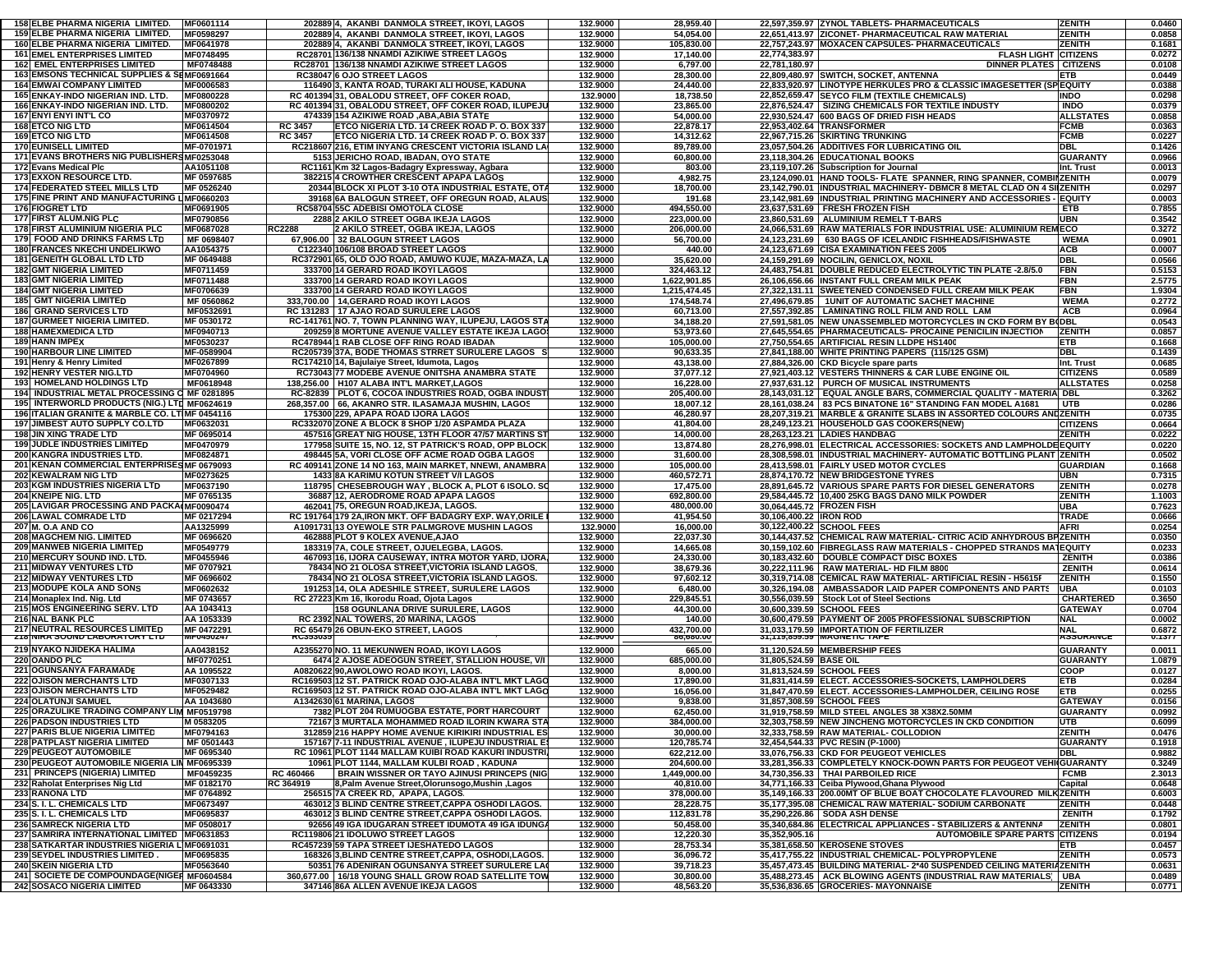| 243 SOSACO NIGERIA LIMITED                     | MF 0695409             | 347146 86A ALLEN AVENUE IKEJA LAGOS                                                                            | 132.9000             | 87,170.00               |                           | 35,624,006.65 TOMATO PASTE                                                                   | <b>ZENITH</b>            | 0.1384           |
|------------------------------------------------|------------------------|----------------------------------------------------------------------------------------------------------------|----------------------|-------------------------|---------------------------|----------------------------------------------------------------------------------------------|--------------------------|------------------|
| <b>244 SOSACO NIGERIA LIMITED</b>              | MF0695410              | 347146 86A ALLEN AVENUE IKEJA LAGOS                                                                            | 132.9000             | 99,670.00               |                           | 35,723,676.65 POWDERED MILK                                                                  | <b>ZENITH</b>            | 0.1583           |
| <b>245 STEVEANA LIMITED</b>                    | MF 0787365             | RC 425611 NO 60, IGWE ORIZU RD, NNEWI, ANAMBRA STATE                                                           | 132.9000             | 46,175.00               |                           | 35,769,851.65 FAIRLY USED MOTOR CYCLES                                                       | <b>GUARDIAN</b>          | 0.0733           |
| 246 SUNNY OSITEZ ENTERPRISES.                  | MF0322282              | 533295 D463, OJO ALABA INTERNATIONAL MARKET, OJO,                                                              | 132.9000             | 38,177.00               |                           | 35,808,028.65 CHANGE OVER SOCKET, DISTRIBUTION SOCKETS, CONSIEQUITY                          |                          | 0.0606           |
| 247 SWORD SWEET CONF. NIG. LTD.                | MF 0263737             | RC29243 PLOT 6, OLUBADAN IND. EST.N/IFE RD. IBADAN                                                             | 132.9000             | 369,600.00              |                           | 36,177,628.65 LIQUID GLUCOSE                                                                 | <b>COOP</b>              | 0.5870           |
| 248 TAYLEK DRUGS CO LTD                        | MF0764680              | 131625 PLOT 8 ABIMBOLA STREET, ISOLO LAGOS                                                                     | 132.9000             | 112.400.00              |                           | 36,290,028.65 PHARMACEUTICAL RAW MATERIAL- AMOKSIKLAV TABSZENITH                             |                          | 0.1785           |
| <b>249 TEXACO NIGERIA PLC</b>                  | MF 0453033             | 6442 8, MACARTHY STREET, ONIKAN, LAGOS                                                                         | 132.9000             | 7,055,536.97            |                           | 43,345,565.62 17,700MT OF AUTOMATIVE GAS OIL                                                 | <b>ZENITH</b>            | 11.2057          |
| 250 TOTAL FINAELF NIGERIA PLC.                 | MF 0174619             | 1396 4, AFRIBANK STREET VICTORIA ISLAND LAGOS                                                                  | 132.9000             | 8,302,500.00            |                           | 51,648,065.62 15,000MT OF DUAL PURPOSE KEROSENE                                              | <b>ZENITH</b>            | 13.1862          |
| 251 TOWER ALUMINIUM NIGERIA PLC                | MF0603048              | 2002 9, OBA AKRAN AVENUE, IKEJA LAGOS                                                                          | 132.9000             | 793,779.60              |                           | 52,441,845.22 ALUMINIUM INGOTS                                                               | <b>UBA</b>               | 1.2607           |
| 252 TOWER ALUMINIUM NIGERIA PLC                | MF0522183              | 2002 9, OBA AKRAN AVENUE, IKEJA LAGOS                                                                          | 132.9000             | 615,455.90              |                           | 53,057,301.12 ALUMINIUM BILLETS                                                              | <b>UBA</b>               | 0.9775           |
| 253 TOWER GALV.PROD.NIG.LTD                    | MF0395933              | 15032 PLOT 9C IND.AREA KADUNA SOUTH KADUNA                                                                     | 132.9000             | 451,319.40              |                           | 53.508.620.52 589960MT COLD ROLLED COILS                                                     | <b>UBN</b>               | 0.7168           |
| 254 TOWER GALVANISED PRODUCTS NI(MF0259819     |                        | 15032 PLOT 9C, INDUSTRIAL AREA KADUNA KADUNA STA                                                               | 132.9000             | 49,402.43               |                           | 53,558,022.95 APPROX. 63.910 MT COLD ROLLED STEEL COILS                                      | <b>ZENITH</b>            | 0.0785           |
| <b>255 TRINITY INVESTMENT LIMITED</b>          | MF0735467              | 121,249.00   89 CLEGG STREET SURULERE LAGOS                                                                    | 132.9000             | 790,000.00              |                           | 54,348,022.95 FAIRLY USED MOTORCYCLE                                                         | <b>INTERCON</b>          | 1.2547           |
| <b>256 TRIVOM VENTURES LIMITED</b>             | MF0691146              | RC442702 BK 28 NO.31/32 ALABA INT'L MAKET LAGOS                                                                | 132.9000             | 56,435.50               | 54,404,458.45 STABILISERS |                                                                                              | <b>ETB</b>               | 0.0896           |
| <b>257 TRIVOM VENTURES LIMITED</b>             | MF0691148              | RC442702 BK 28 NO.31/32 ALABA INT'L MAKET LAGOS                                                                | 132.9000             | 58,179.96               | 54,462,638.41 STABILISERS |                                                                                              | <b>ETB</b>               | 0.0924           |
|                                                | MF 0732345             | RC 337644 37 Warehouse Rd, Apapa, Lagos                                                                        | 132.9000             | 85,100.00               |                           | 54.547.738.41 Vitamilk Sovmilk                                                               | <b>CHARTERED</b>         | 0.1352           |
| 258 Tukies Investments Nig. Ltd                |                        |                                                                                                                |                      |                         |                           |                                                                                              |                          | 0.0451           |
| 259 UAC OF NIG PLC                             | MF0724614              | 341 1-5 ODUNLAMI STREET LAGOS                                                                                  | 132.9000             | 28,427.15               |                           | 54,576,165.56 PERI-PERI SAUCES, BASTING SAUCES, SACHETS                                      | <b>UBN</b>               |                  |
| 260 Udoh Usen Ekong                            | AA 143778              | A 2185527 Plot 1712 Idejo Str. V/I Lagos                                                                       | 132.9000             | 2,000.00                | 54,578,165.56 P.T.A       |                                                                                              | <b>CHARTERED</b>         | 0.0032           |
| 261 UKACHUKWU ISAAC UDEOGU                     | AA1325430              | A0585852 NO. 11 6TH AV. IBEKWE HSING EST. P/H LAGOS                                                            | 132.9000             | 36,161.37               |                           | 54,614,326.93 TUITION & MAINTENANCE ALLOWANCE                                                | <b>AFRI</b>              | 0.0574           |
| 262 UNITED ENTERPRISES NIG LTD                 | MF0600097              | 33173 91 DOCEMO ST IDUMOTA 91, DOCEMO STREET, IDU                                                              | 132.9000             | 14,693.00               |                           | 54,629,019.93 ELECTRONICS- RADIO CASSETTE PLAYER                                             | <b>ZENITH</b>            | 0.0233           |
| <b>263 VEE NETWORKS LIMITED</b>                | MF 0786091             | 398557 27 ADEYEMO ALAKIJA STREET, 7TH FLOOR, COWR                                                              | 132.9000             | 230,996.70              | 54,860,016.63 SIM PACKS   |                                                                                              | <b>ZENITH</b>            | 0.3669           |
| <b>264 VEEPEE INDUSTRIES LTD</b>               | MF 0698075             | 16530 KM 38 ABEOKUTA MOTOR ROAD SANGO OTTA                                                                     | 132.9000             | 82,800.00               |                           | 54,942,816.63 72.00MT OF DAELIM HDPE 5502- RAW MATERIAL                                      | <b>ZENITH</b>            | 0.1315           |
| <b>265 VEEPEE INDUSTRIES LTD</b>               | MF0698068              | 16530 KM 38 ABEOKUTA MOTOR ROAD SANGO OTTA                                                                     | 132.9000             | 89,000.00               |                           | 55,031,816.63 INDUSTRIAL RAW MATERIAL POLYESTER FILM                                         | <b>ZENITH</b>            | 0.1414           |
| 266 VEEPEE INDUSTRIES LTD                      | MF 0727622             | 16530 KM 38 ABEOKUTA MOTOR ROAD SANGO OTTA OG                                                                  | 132.9000             | 101,500.00              |                           | 55,133,316.63 DAELIM HDPE TR-144- RAW MATERIAL FOR PLASTIC INDUZENITH                        |                          | 0.1612           |
| 267 VINCHEM INTERNATIONAL LIMITED   MF0686698  |                        | 274073 38 KOFO ABAYOMI STREET 1ST FLOOR, VICTORIA                                                              | 132.9000             | 62,920.00               |                           | 55,196,236.63 POLYETHYLENE TEREPTHALATE FOR PLASTIC INDUSTRI GUARANTY                        |                          | 0.0999           |
| 268 W J BUSH & CO NIG LTD                      | MF0664966              | 966 168 MISSION ROAD KANO                                                                                      | 132.9000             | 46,320.00               |                           | 55,242,556.63 60TONS WHITE OIL (POWER OIL WHITE OIL)-PETROLUEM UBN                           |                          | 0.0736           |
| 269 WAPCO PLC                                  | MF 0675256             | 1,858.00 ELEPHANT CEMENT HOUSE IKEJA LAGOS                                                                     | 132.9000             | 343,444.08              |                           | 55,586,000.71   BULK AIR(GOODS FOR THE MAINTANANCE & OPERATIO WEMA                           |                          | 0.5455           |
| 270 WEST AFRICAN BITUMEN EMULSION MF0609306    |                        | 36689 11B ADEOLA ODEKU STREET, V/I LAGOS                                                                       | 132.9000             | 120,391.27              |                           | 55,706,391.98   BITUMINOUS MIXTURES                                                          | <b>GUARANTY</b>          | 0.1912           |
| 271 WEST AFRICAN PORTLAND CEMENT MF0675261     |                        | 1858 ELEPHANT CEMENT HOUSE , IKEJA CENTRAL BUSIN                                                               | 132.9000             | 102,501.56              |                           | 55,808,893.54 COOPER BEARING, COOPER CARTRIDGE- SPARE PARTS FBN                              |                          | 0.1628           |
| 272 WEST AFRICAN PORTLAND CEMENT MF0675255     |                        | 1858 1 ELEPHANT CEMENT HOUSE IKEJA LAGOS                                                                       | 132.9000             | 89,181.42               |                           | 55,898,074.96 NEW.USED AND RECONDITION SPARES PARTS FOR CEMIUBN                              |                          | 0.1416           |
| 273 WHITEX INDUSTRIES LTD.                     | MF 0665440             | RC 39175 2A, OBOKUN STR. OFF COKER RD.ILUPEJU                                                                  | 132.9000             | 24.948.00               |                           | 55,923,022.96 IND. CHEM. (NC RESIN E560)                                                     | COOP                     | 0.0396           |
| <b>274 YOBINAM LIMITED</b>                     | MF0702521              | RC403214 4, OJU-OLOKUN STREET, IDUMOTA LAGOS                                                                   | 132.9000             | 12,362.48               |                           | 55,935,385.44 DINNER SETS - 20PCS                                                            | <b>DBL</b>               | 0.0196           |
| <b>275 YOBINAM LIMITED</b>                     | MF0650915              | RC403214 4, OJU-OLOKUN STREET, IDUMOTA LAGOS                                                                   | 132.9000             | 44,632.16               |                           | 55,980,017.60 VACUUM FLASKS REFILS                                                           | <b>DBL</b>               | 0.0709           |
| 276 ZENON PETROLEUM & GAS LTD                  | MF0605559              | 352372 7 TIAMIYU SAVAGE STREET V/I LAGOS                                                                       | 132.9000             | 3,200,000.00            |                           | 59,180,017.60 30,000MT AUTOMOTIVE GAS OIL +/- 10%                                            | <b>INTERCON.</b>         | 5.0823           |
| 277 ZINOX TECHNOLOGIES LIMITED                 | AA1380237              | RC388769 13A IDOWU MARTIN S STREET, VICTORIA ISLAND,                                                           | 132.9000             | 526,346.12              |                           | 59,706,363.72 SOFTWARE LICENSE                                                               | <b>ASSURANCE</b>         | 0.8360           |
| 278 ANAMBRA MOTORS MANUFACTURINMF0795604       |                        | 20106 EMENE IND. LAYOUT ENUGU                                                                                  | 132.8900             | 2,063.75                |                           | 59,708,427.47 SPARE PARTS/ ACCESSORIES/ ASSEMBLIES FOR COMM. FBN                             |                          | 0.0033           |
| 279 Chellarams Plc                             | MF0739997              | RC639 2, Gorriola Street, Victoria Island, Lagos                                                               | 132.8900             | 50,374.00               |                           | 59,758,801.47 Artificial Resin, Polyethylene, Pellet Hyundai Seetec, H454D NAMBL             |                          | 0.0800           |
| 280 Chellarams Plc                             | MF 0739999             | RC 639 2, Goriola Street, Victoria Island, Lagos                                                               | 132.8900             | 68,958.00               |                           | 59,827,759.47 CKD Coomponents For AssemblingLncin Motorcycles                                | Capital                  | 0.1095           |
| 281 CHELLARAMS PLC                             | MF 0729963             | RC 639 2, GORIOLA STREET, VICTORIA ISLAND, LAGOS                                                               | 132.8900             | 126,619.00              |                           | 59,954,378.47 HERO R/T GENTS BICYCLE (CKD COMPONENTS)                                        | <b>INDO</b>              | 0.2011           |
| 282 COUSINS NIGERIA LTD                        | MF0727492              | RC 88329 34 DOCEMO STREET LAGOS                                                                                | 132.8900             | 95,713.03               |                           | 60,050,091.50 LOUD SPEAKERS & AMPLIFIERS                                                     | <b>HABIB</b>             | 0.1520           |
| 283 DEEJAY INT'L LTD                           | MF0749182              | 114018 2 OBANIKORO STR IDUMOTA LAGOS                                                                           | 132.8900             | 18.000.00               |                           | 60,068,091.50 RAZOR BLADES                                                                   | <b>ZENITH</b>            | 0.0286           |
| 284 FIRST ALUMINIUM NIGERIA PLC                | MF0795581              | 2288 2 AKILO STREET OGBA LAGOS                                                                                 | 132.8900             | 72,302.22               |                           | 60,140,393.72 CLOSE END AND OPEN END SLUG(RAW MAT. FOR IND)                                  | <b>AFRI</b>              | 0.1148           |
| <b>285 GREY DE KOUROUN</b>                     | MF0749773              | 152493 22 HAPPY HOME AVE. KIRIKIRI, APAPA, LAGOS                                                               | 132.8900             | 19,549.00               |                           | 60,159,942.72 RAW MATERIALS FOR PRODUCTION OF COSMETICS- COLZENITH                           |                          | 0.0310           |
| 286 JUSTEEN PHARMACEUTICALS LTD MF0790427      |                        | 218824 1 ALUBOMINU LANE IDUMOTA 2ND FLOOR, 57, ENU                                                             | 132.8900             | 57,624.00               |                           | 60.217.566.72 PHARMACEUTICALS-APPETONE CAPSULES                                              | <b>ZENITH</b>            | 0.0915           |
| 287 K K PRODUCTS LIMITED                       | MF 0662006             | 92068 3RD FLOOR, 15 IDOLUWO STREET, LAGOS                                                                      | 132.8900             |                         |                           | 60,232,965.72 KEROSENE STOVE                                                                 | <b>FBNMB</b>             | 0.0245           |
|                                                |                        |                                                                                                                |                      |                         |                           |                                                                                              |                          |                  |
|                                                |                        |                                                                                                                |                      | 15,399.00               |                           |                                                                                              |                          |                  |
| <b>288 MAGCHEM NIGERIA LIMITED</b>             | MF 0641394             | 462,888.00 PLOT 9, KOLEX AVENUE, AJAO ESTATE ISOLO, LAG                                                        | 132.8900             | 87,216.95               |                           | 60,320,182.67   90MTS OF PVC LS-100 ARTIFICIAL RESIN                                         | <b>WEMA</b>              | 0.1385           |
| 289 MIDLAND GALVANISING PRODUCTS MF0741221     |                        | 18220 KM10 ABEOKUTA -LAGOS ROAD, ABEOKUTA OGUN                                                                 | 132.8900             | 235,362.08              |                           | 60,555,544.75 300MT OF COLD ROLLED STEEL(HARD) WIDE COIL                                     | <b>GUARANTY</b>          | 0.3738           |
| 290 Midway Ventures Limited                    | MF0707931              | RC78434 31/32, Afariogun Street, Ajao Estate, Lagos                                                            | 132.8900             | 101,262.67              | 60,656,807.42             | Artificial Resins PF150 NAMBL                                                                |                          | 0.1608           |
| 291 SAMEER ENT NIG LTD                         | MF0793827              | RC26332 239C KOFO ABAYOMI STREET, VICTORIA ISLAND,L                                                            | 132.8900             | 69,831.00               |                           | 60,726,638.42 HIGH DENSITY POLYETHYLENE(ARTIFICIAL RESINS)                                   | <b>DBL</b>               | 0.1109           |
| 292 SAMEER ENT NIG LTD                         | MF0702371              | RC26332 239C KOFO ABAYOMI STREET, VICTORIA ISLAND,L                                                            | 132.8900             | 44,106.00               |                           | 60,770,744.42 COMPACT PETROL GENERATORS                                                      | <b>DBL</b>               | 0.0700           |
| 293 SAMEER ENT NIG LTD                         | MF0457240              | RC26332 239C KOFO ABAYOMI STREET, VICTORIA ISLAND,L                                                            | 132.8900             | 32,773.00               |                           | 60,803,517.42 BRAND NEW WATER PUMP & MULTIPURPOSE GASOLINE DBL                               |                          | 0.0520           |
| 294 TOWER ALUM NIG PLC                         | MF0742553              | 2002 9 OBA AKRAN AVENUE LAGOS                                                                                  | 132.8900             | 157,255.03              |                           | 60,960,772.45 ALUM.CIRCLES                                                                   | <b>UBN</b>               | 0.2497           |
| 295 VALUE CONCERNS LTD.                        | MF0751256              | 431153 NO 75, OREGUN ROAD, IKEJA. LAGOS                                                                        | 132.8900             | 40,000.00               |                           | 61,000,772.45 INSTANT FULL CREAM MILK POWDER                                                 | <b>ZENITH</b>            | 0.0635           |
| 296 Waterford Limited                          | MF0685426              | RC78464 31/32, Asa Afariogun Street, Ajao Estate, Lagos                                                        | 132.8900             | 90,526.89               |                           | 61,091,299.34 Peak Powdered Milk 24x400gms & 12x900gms                                       | <b>NAMBL</b>             | 0.1438           |
| 297 WATERFORD LIMITED                          | MF 0696610             | 167,184.00 31/32 ASA AFARIOGUN STREET AJAO EST. LAGOS                                                          | 132.8900             | 64,341.41               |                           | 61,155,640.75   1,812CTNS OF PEAK EVAPORATED MILK                                            | <b>WEMA</b>              | 0.1022           |
| 298 WATERFORD LIMITED                          | MF 0685428             | 167.184.00 31/32 ASA AFARIOGUN STREET AJAO EST. LAGOS                                                          | 132.8900             | 68,204.61               |                           | 61.223.845.36   1.908CTNS OF PEAK POWDERED MILK                                              | <b>WEMA</b>              | 0.1083           |
| 299 A&P FOODS LIMITED                          | MF0551837              | RC87352 239C KOFO ABAYOMI STREET, VICTORIA ISLAND,L                                                            | 132.8800             | 6,174.00                |                           | 61,230,019.36 AUTO SPEED CODING SYSTEM FOR FFS APPLICATION                                   | <b>DBL</b>               | 0.0098           |
| 300 A&P FOODS LIMITED                          | MF0589655              | RC87352   239C KOFO ABAYOMI STREET, VICTORIA ISLAND,L                                                          | 132.8800             | 15,142.00               |                           | 61,245,161.36 CONFECTIONERY MANUFACTURING MACHINES                                           | DBL                      | 0.0240           |
| 301 AFCOTT NIG PLC                             | MF0606884              | 75289 PLOT 122-132 OSHODI APAPA EXPRESSWAY ISOLO                                                               | 132.8800             | 40,250.00               |                           | 61,285,411.36 23000LTRS DDVP 100% EC                                                         | <b>UBN</b>               | 0.0639           |
| <b>302 AFRIBANK NIG PLC</b>                    | AA1325433              | 6260 51/55 BROAD STREET LAGOS                                                                                  | 132.8800             | 5,000.00                |                           | 61,290,411.36 MEMBERSHIP DUES FOR 2005                                                       | <b>AFRI</b>              | 0.0079           |
| 303 AFRICAN FISH COMPANY NIG. LTD              | MF0655638              | 365260 PLOTC 55, AMUWO ODOFIN ESTATE.AMUWO ODOF                                                                | 132.8800             | 550,000.00              |                           | 61,840,411.36 20KG OF FISH MEAL-WHOLE ROUND FISH                                             | <b>ZENITH</b>            | 0.8734           |
| 304 AKEBONO INDUSTRIAL CO.NIG.LTD MF0705592    |                        | RC81347 136B SINARI DARANIJO STREET VICTORIA ISLAND                                                            | 132.8800             | 1,090,000.00            | 62,930,411.36             | JINCHENG MOTORCYCLE CKD COMPONENTS CITIZENS                                                  |                          | 1.7309           |
| 305 AMANIK INVESTMENTS LIMITED                 | MF 0662023             | 69946 7 PRINCE OLIWO STREET, MENDE, MARYLAND, LAC                                                              | 132.8800             | 15,840.00               |                           | 62,946,251.36 AGRICULTURAL INSECTICIDES DICHLORVOS (CLEPESTS) FBNMB                          |                          | 0.0252           |
| <b>306 APEX PAINTS LIMITED</b>                 | MF0689933              | 27462 KM 8, ABEOKUTA - LAGOS ROAD, ABEOKUTA OGUN                                                               | 132.8800             | 56,105.92               |                           | 63,002,357.28 16,000KGS POLYESTER RESIN                                                      | <b>GUARANTY</b>          | 0.0891           |
| 307 AWOFESO AWOLEKE AUGUSTINE                  | AA0793984              | A0459869 7, ADERIBIGBE - SHITTA STR., M/LAND, LAGOS                                                            | 132.8800             | 9,241.00                |                           | 63,011,598.28 SCHOOL FEES                                                                    | <b>GLOBAL</b>            | 0.0147           |
| 308 CENTURY DYES & CHEM                        | MF 0546814             | 85302 PLT PC 30 AFRIBANK ST.V/ISLAND, LAGOS                                                                    | 132.8800             | 57.450.00               |                           | 63,069,048.28 RAW MAT. SULPHO PHYNYL CARBOXY                                                 | <b>REGENT</b>            | 0.0912           |
| 309 CENTURY DYES & CHEM                        | MF 0546815             | 85302 PLT PC 30 AFRIBANK ST.V/ISLAND, LAGOS                                                                    | 132.8800             | 73,475.00               |                           | 63,142,523.28 RAW MAT. VAT BLUE RNX                                                          | <b>REGENT</b>            | 0.1167           |
| 310 CHI LIMITED                                | MF0559168              | 32283 PLOT 20 BENSON ANORUE STREET. AJAO ESTATE.                                                               | 132.8800             | 71,844.80               |                           | 63.214.368.08 RAW MATERIAL-JUICE CONCENTRATE (APPLE)                                         | <b>ZENITH</b>            | 0.1141           |
| 311 CHI LIMITED                                | MF0559167              | 32283 PLOT 20 BENSON ANORUE STREET, AJAO ESTATE                                                                | 132.8800             | 147,245.89              |                           | 63,361,613.97 CAPRI-SONNE POUCHES FOR BEVERAGES                                              | <b>ZENITH</b>            | 0.2338           |
| 312 CHI Pharmarceutical Ltd                    | MF 0559153             | RC 300051<br>14, Chivita Avenue, Apakun-Oshodi, Lagos                                                          | 132.8800             | 54,763.80               |                           | 63,416,377.77 Glucose Syrup (Raw Material For Manufacturing)                                 | Capital                  | 0.0870           |
| 313 COLEMAN TECHNICAL IND. LTD.                | MF0482985              | RC 15410 149/151 IDIMU ROAD, IKOTUN, LAGOS                                                                     | 132.8800             | 80,110.05               |                           | 63,496,487.82 POLYVINYL CHLORIDE                                                             | <b>INDO</b>              | 0.1272           |
| 314 COLEMAN TECHNICAL INDUSTRIES IMF 0482982   |                        | 15410 149/151 IDIMU ROAD IKOTUN LAGOS                                                                          | 132.8800             | 52,009.00               |                           | 63,548,496.82 23.5MTS OF EC-GRADE ALUMINIUM WIRE                                             | <b>WEMA</b>              | 0.0826           |
| 315 COMET STAR ELEKTRINDO LTD.                 | MF0591877              | 203510 D-623, ALABA INT'L MKT. OJO, LAGOS                                                                      | 132.8800             | 13,400.00               |                           | 63,561,896.82 AVS SOCKETS, GLASSTUBES CONNECTOR TUBE ETC                                     | <b>GLOBAL</b>            | 0.0213           |
| 316 COMET STAR ELEKTRINDO LTD.                 | MF0591892              | 203510 D-623, ALABA INT'L MKT. OJO, LAGOS                                                                      | 132.8800             | 22,216.00               |                           | 63,584,112.82 PORCLAIN INSULATORS                                                            | <b>GLOBAL</b>            | 0.0353           |
| 317 COMMRADE CYCLE COMPANY (NIG) MF-0565378    |                        | RC28358 77/79, ERIC MOORE, SURULERE, LAGOS                                                                     | 132.8800             | 48,058.56               |                           | 63,632,171.38 BICYCLES WITH ACCESSORIES IN CKD CONDITION                                     | <b>DBL</b>               | 0.0763           |
| 318 CROWN FLOUR MILLS LTD                      | AA0992882              | 8575 TIN CAN ISLAND PORT GATE NO 2. BEHIND BERTH NO. 1. TIN CAN ISLAND-APAPA LAGOS                             | 132.8800             | 2,000,000.00            |                           | 65.632.171.38 PAYMENT OF 2 INSTALMENTS DUE ON PRINCIPAL AMOUNGUARANTY                        |                          | 3.1760           |
| 319 EMMYSON NIGERIA LIMITED                    | MF0786843              | 40767 200 AWOLOWO ROAD IKOYI LAGOS                                                                             | 132.8800             | 93,140.00               |                           | 65,725,311.38 ESSENTIAL RAW MATERIAL FOR INDUSTRY(DESMODUR I GUARANTY                        |                          | 0.1479           |
| 320 ENFIELD AGRO NIG. LTD.                     | MF0591531              | 256583 16, IDUOWU TAYLOR STREET, V/I, LAGOS                                                                    | 132.8800             | 25,000.00               |                           | 65,750,311.38 19,400 SHEETS CHIPBOARD                                                        | <b>GLOBAL</b>            | 0.0397           |
| 321 FAHED NIGERIA LIMITED                      | MF 0543379             | RC 413308 38/40 BURMA ROAD, APAPA, LAGOS                                                                       | 132.8800             | 14,986.30               |                           | 65,765,297.68 NEW GLASSWARES AND JUGS WITH ACRYLIC & PLASTIC GUARDIAN                        |                          | 0.0238           |
| <b>322 FAHED NIGERIA LIMITED</b>               | MF 0640075             | RC 413308 38/40 BURMA ROAD, APAPA, LAGOS                                                                       | 132.8800             | 19,269.06               |                           | 65,784,566.74 NEW GLASSWARES AND JUGS WITH ACRYLIC & PLASTIC GUARDIAN                        |                          | 0.0306           |
| 323 FAHED NIGERIA LIMITED                      | MF 0679895             | RC 413308 38/40 BURMA ROAD, APAPA, LAGOS                                                                       | 132.8800             | 1,954.08                |                           | 65,786,520.82 NEW TUMBLERS AND JUGS                                                          | <b>GUARDIAN</b>          | 0.0031           |
| 324 FBN (MERCHANT BANKERS) LIMITEDAA 1421319   |                        | 58203 9/11 MACARTHY STREET, ONIKAN, LAGOS                                                                      | 132.8800             | 1,485.63                |                           | 65,788,006.45 CONFERENCE FEE                                                                 | <b>FBNMB</b>             | 0.0024           |
| 325 GMT NIGERIA LIMITED                        | MF 0711058             | 333,700.00   14, GERARD ROAD IKOYI LAGOS                                                                       | 132.8800             | 49,842.57               |                           | 65.837.849.02 2469 PIECES OF VARIOUS TONERS AND DEVELOPERS                                   | <b>WEMA</b>              | 0.0791           |
| 326 HAANSBRO NIG. LTD<br>327 HAANSBRO NIG. LTD | MF0702536<br>MF0703186 | RC427122 239C KOFO ABAYOMI STREET, VICTORIA ISLAND,L/<br>RC427122 239C KOFO ABAYOMI STREET, VICTORIA ISLAND,LA | 132.8800<br>132.8800 | 17,800.00<br>189,889.00 |                           | 65,855,649.02 WOOD FREE PAPERS<br>66,045,538.02 LOW DENSITY POLYETHYLENE (ARTIFICIAL RESINS) | <b>DBL</b><br><b>DBL</b> | 0.0283<br>0.3015 |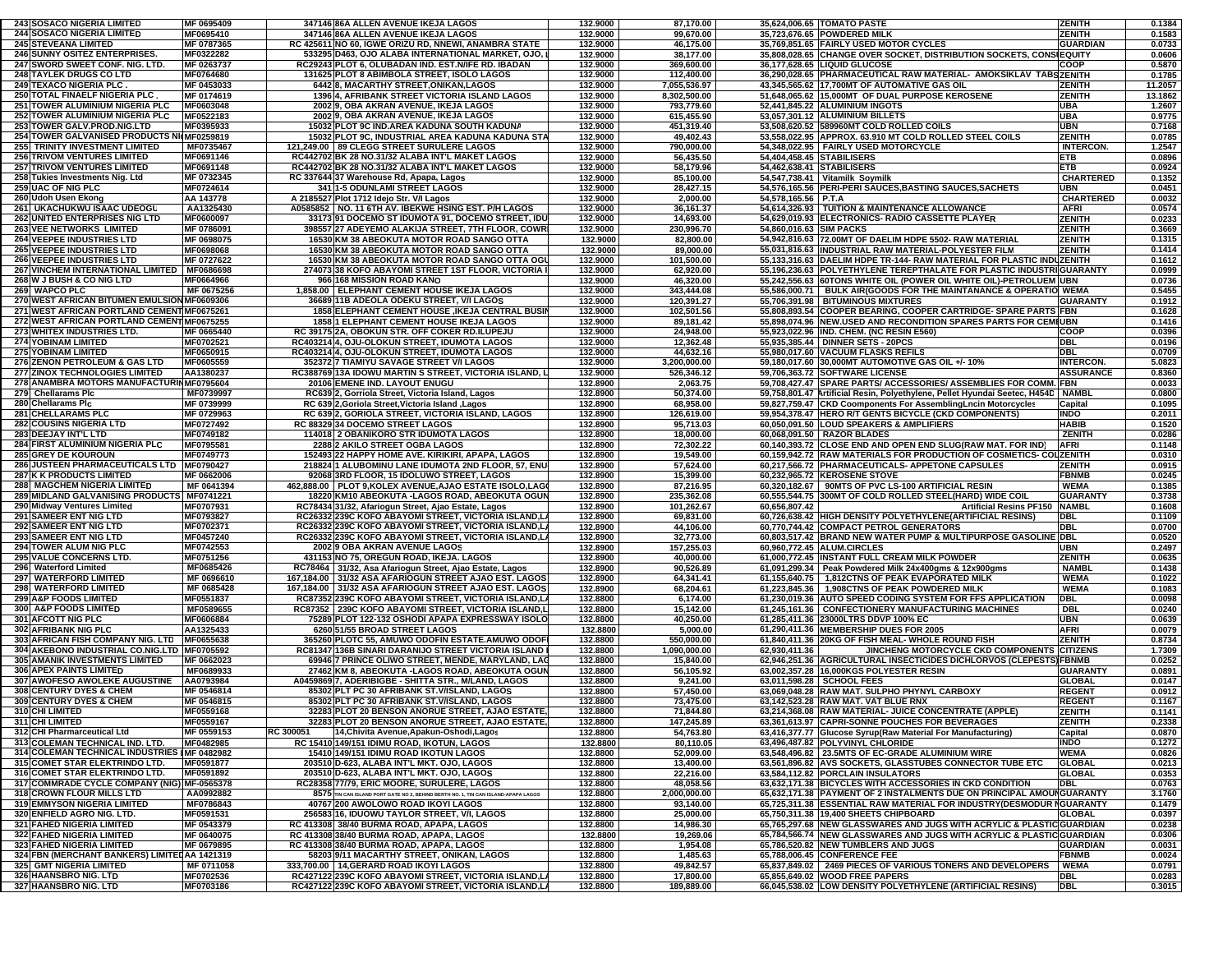| 328 HAANSBRO NIG. LTD                                                                        | MF0703197                |                    | RC427122 239C KOFO ABAYOMI STREET, VICTORIA                                                                | 132.8800             | 71,593.00                  |                              | 66,117,131.02 POLY PROPYLENE (ARTIFICIAL RESINS)                                                                                 | DBL                            | 0.1137           |
|----------------------------------------------------------------------------------------------|--------------------------|--------------------|------------------------------------------------------------------------------------------------------------|----------------------|----------------------------|------------------------------|----------------------------------------------------------------------------------------------------------------------------------|--------------------------------|------------------|
| 329 HOMAN INDUSTRIES LTD<br>330 INYANG ESSIEN INYANG                                         | MF0668091<br>AA1119462   |                    | 37092 PLOT 15&16 BLOCK XIII IND. EST OTA OGUN<br>A1206029 284 AJOSE ADEOGUN ST.VICTORIA ISLAND.LAGOS       | 132.8800<br>132.8800 | 22,204.89<br>16,253.86     | 66,155,589.77   TUITION FEE. | 66,139,335.91 LATHE MACHINE, CONCRETE MIXER (IND. MACHINERIES)                                                                   | <b>AFRI</b><br><b>OMEGA</b>    | 0.0353<br>0.0258 |
| 331 JMG LTD                                                                                  | MF0726752                |                    | RC327468 PLOT 1393 TIAMIYU SAVAGE STREET V/I LAGOS                                                         | 132.8800             | 75,858.00                  |                              | 66,231,447.77 36 NEW MASSEY FERGUSON DIESEL GENERATING SETS                                                                      | <b>OMEGA</b>                   | 0.1205           |
| 332 JONCOD NIG. LTD.                                                                         | MF 0940176               |                    | 51000 22, OJUELEGBA ROAD SURULERE, LAGOS                                                                   | 132.8800             | 48,944.00                  |                              | 66,280,391.77 CORN GRINDING MACHINES- AGRICULTURAL                                                                               | <b>ZENITH</b>                  | 0.0777           |
| 333 JONCOD NIG. LTD.                                                                         | MF 0764064               |                    | 51000 22, OJUELEGBA ROAD SURULERE, LAGOS                                                                   | 132.8800             | 48,944.00                  |                              | 66,329,335.77 AGRICULTURAL MACHINERY- PRIME MOVERS                                                                               | ZENITH                         | 0.0777           |
| 334 JONCOD NIG. LTD.<br>335 KARRINGTON ENT. LTD.                                             | MF 0940175<br>AA1294500  |                    | 51000 22, OJUELEGBA ROAD SURULERE, LAGOS<br>RC120752   10-12 SOMORIN OKEOWO St. IFAKO GBAGADA, BAF         | 132.8800<br>132.8800 | 112,357.00<br>12,326.56    |                              | 66,441,692.77 GASOLINE GENERATING SET & WATER PUMPS<br>66,454,019.33   TUITION FEE.(SHORTFALL)                                   | <b>ZENITH</b><br><b>OMEGA</b>  | 0.1784<br>0.0196 |
| 336 MAHASHIV KRIPA LIMITED                                                                   | MF0529916                |                    | RC346519 MCLVER HOUSE 61 MARINA LAGOS                                                                      | 132.8800             | 5,236.63                   |                              | 66,459,255.96   TABLEWARE, DINNER SET                                                                                            | ETB                            | 0.0083           |
| 337 MRS DARAMOLA FELICIA ADUN                                                                | AA0968817                |                    | A243471 103A, OKE-ARO STREET, AKURE                                                                        | 132.8800             | 7,622.80                   |                              | 66,466,878.76 SCHOOL FEES                                                                                                        | GLOBAL                         | 0.0121           |
| 338 NIGERIA ALUMINIUM EXTRUSIONS LIMF0617485                                                 |                          |                    | 11515 31/37, APAPA OSHODI EXPRESS WAY, LAGOS                                                               | 132.8800             | 137,400.00                 |                              | 66,604,278.76 50M/TONS OF PRIMARY QUALITY ALUMINIUM BILLETS PRUBA                                                                |                                | 0.2182           |
| 339 NYCIL LIMITED<br><b>340 NYCIL LIMITED</b>                                                | MF 0711725<br>MF0711726  |                    | RC 27148 24, TALABI STREET, OFF ADENIYI JONES AVENUE,<br>27148 PLOT 4-5, OGUN STATE HOUSING CORPORATION, I | 132.8800<br>132.8800 | 70,560.00<br>47,040.00     |                              | 66,674,838.76 PHTHALIC ANHYDRIDE:RAW MATERIALS<br>66,721,878.76 PHTHALIC ANHYDRIDE                                               | DBL<br>UBA                     | 0.1120<br>0.0747 |
| 341 O.G.CHUMA STORES NIG.LTD                                                                 | MF0378084                |                    | RC63849 25 NEW MARKET ROAD NNEWI ANAMBRA STATE                                                             | 132.8800             | 200,000.00                 | 66,921,878.76                | <b>MOTORCYCLE SPARE PARTS   CITIZENS</b>                                                                                         |                                | 0.3176           |
| 342 P.O. OGBUAWA AND SONS LTD.                                                               | MF0802802                |                    | 170886 ZONE 11, NO. 1 NNEWI MAIN MKT, NNEWI, ANAMBR.                                                       | 132.8800             | 450,000.00                 |                              | 67,371,878.76 FAIRLY USED MOTORCYCLES RX 125, K125, V80 AND CG GLOBAL                                                            |                                | 0.7146           |
| 343 R.T. Briscoe Nig. Plc                                                                    | MF 0638603               |                    | RC 1482 18 Fatai Atere Way, Matori, Lagos                                                                  | 132.8800             | 41,075.00                  |                              | 67,412,953.76 Air Compressor                                                                                                     | <b>CHARTERED</b>               | 0.0652           |
| <b>344 REALS PHARMACEUTICALS LTD.</b><br>345 REGATTA INDUSTRIAL LTD.                         | MF0581103<br>MF0753100   |                    | RC277950 ALL SEASON'S PLAZA,LATEEF JAKANDE RD,AGIDI<br>290623 44, DOCEMO STREET, LAGOS                     | 132.8800<br>132.8800 | 175,000.00<br>88,948.00    |                              | 67,587,953.76 PAYMENT FOR PHARMACEUTICAL PRODUCT.<br>67,676,901.76 CHEMICAL RAW MATERIALS ETTHY/ACETATE, N.BUTONAGLOBAL          | OMEGA                          | 0.2779<br>0.1412 |
| 346 RITZ TECHNOLOGIES LTD                                                                    | MF0703886                |                    | 463111 PLOT 44 BLOCK J, JIMOH ODUTOLA STREET, OFF E                                                        | 132.8800             | 234,231.44                 |                              | 67,911,133.20 WRITING AND PRINTING PAPER IN SHEETS 70-80 GSM                                                                     | <b>GUARANTY</b>                | 0.3720           |
| <b>347 SALAMI BABATUNDE FATA</b>                                                             | AA0966809                |                    | C200119 16, LATEEF ALLI CRESCENT, SHOLUYI GBAGADA, I                                                       | 132.8800             | 2,000.00                   | 67.913.133.20 P.T.A.         |                                                                                                                                  | <b>GLOBAL</b>                  | 0.0032           |
| 348 SAMDAVID NIGERIA LTD                                                                     | MF0605810                |                    | RC258847 59 TAPA STREET IJESHATEDO LAGOS                                                                   | 132.8800             | 36,768.97                  |                              | 67,949,902.17 FLOAT BRONZE GLASS                                                                                                 | ETB                            | 0.0584           |
| 349 SANDLE FARMS NIG LTD<br>350 SANGOKOYA AGRO-IND. MACH.CO. IMF0691555                      | MF0609816                |                    | 133006 NO 20 SERE CLOSE-ILUPEJU LAGOS<br>RC67501 36 NEW COURT ROAD IBADAN                                  | 132.8800<br>132.8800 | 15,405.00<br>82,905.00     |                              | 67,965,307.17 BICYCLE COMPONENTS FOR ASSEMBLING BICYCLES<br>68,048,212.17 AGRICULTURAL MACHINERY PRIME MOVER                     | <b>GUARANTY</b><br>ETB         | 0.0245<br>0.1317 |
| 351 Saturn Frozen Foods                                                                      | MF 0362753               |                    | RC 462310 71, Trans Amadi Industrial Layout, Portharcourt                                                  | 132.8800             | 472,700.00                 |                              | 68,520,912.17 Horse Mackerel(Frozen Fish)                                                                                        | Capital                        | 0.7506           |
| 352 SPINTEX MILLS NIGERIA LIMITED                                                            | MF0685451                |                    | 6864 37/39 IGANMU INDUSTRIAL ESTATE IGANMU LAGOS                                                           | 132.8800             | 320,815.00                 |                              | 68,841,727.17 209,000 KGS POLYETHYLENE TEREPHTHALATE CHIPS SE FBN                                                                |                                | 0.5094           |
| 353 VISTA INT LTD                                                                            | MF0620224                |                    | 208914 PLOT 44 BLOCK I, JIMOH ODUTOLA STREET, OFF E                                                        | 132.8800             | 80,636.53                  |                              | 68,922,363.70 INDUSTRIAL RAW MATERIALS FOR PAPER INDUSTRY: WHIGUARANTY                                                           |                                | 0.1280           |
| <b>354 VISTA INT LTD</b><br>355 Agricultural Tractor & Equip. Co. Ltd                        | MF0770832<br>MF 296682   |                    | 208914 PLOT 44, BLOCK I, JIMOH ODUTOLA STREET, SURU<br>RC 332218 362, Ikorodu Road, Maryland, Ikeja Lagos  | 132.8800<br>132.8700 | 94,548.86<br>180,995.00    |                              | 69,016,912.56 RAW MATERIAL FOR PRINTING INDUSTRY: WHITE WOODF GUARANTY<br>69,197,907.56   10 Units of New Agric Tractors         | <b>CHARTERED</b>               | 0.1501<br>0.2874 |
| 356 ALCONI NIGERIA LIMITED                                                                   | MF0686428                |                    | 399,493.00   116 OGUDU OJOTA ROAD, LAGOS                                                                   | 132.8700             | 685,000.00                 |                              | 69,882,907.56   6 MILLION LITRES OF DENATURED ETHYL ALCOHOL                                                                      | <b>GUARANTY</b>                | 1.0877           |
| 357 ASSENE NIG LTD                                                                           | MF0329694                |                    | 343,144.00 7A CREEK ROAD, APAPA LAGOS                                                                      | 132.8700             | 66,303.33                  |                              | 69,949,210.89 CATAFLAM 50MG X 100                                                                                                | <b>GUARANTY</b>                | 0.1053           |
| 358 Dr Walter Ofonagoro                                                                      | AA 1027502               |                    | 5, Ilu Drive, Ikoyi, Lagos                                                                                 | 132.8700             | 32,752.00                  | 69,981,962.89 School Fees    |                                                                                                                                  | Capital                        | 0.0520           |
| 359 ECOBANK NIGERIA PLC<br>360 ECOBANK NIGERIA PLC                                           | AA0967362<br>AA0993085   | RC89773<br>RC89773 | 2 AJOSE ADEOGUN STREET, V/ISLAND, LAGOS<br>2 AJOSE ADEOGUN STREET, V/ISLAND, LAGOS                         | 132.8700<br>132.8700 | 4,500.00<br>282,443.00     |                              | 69,986,462.89 PAYMENT FOR SERVICE RENDERED BY FINTECH INTERN/ECO<br>70,268,905.89 GLOBUS INTERNATIONAL BANKING SOFTWARE          | ECO                            | 0.0071<br>0.4485 |
| 361 EMO-TIMEX LIMITED                                                                        | MF 0492863               |                    | 310975 7, OKUNOLA MARTINS CLOSE S.W.IKOYI,LAGOS.                                                           | 132.8700             | 96,662.00                  |                              | 70,365,567.89 ELECTRICAL TRANSFORMERS                                                                                            | <b>ZENITH</b>                  | 0.1535           |
| <b>362 GM NIGERIA LIMITED</b>                                                                | MF0758511                |                    | 153503 17 CREEK ROAD APAPA LAGOS                                                                           | 132.8700             | 19,939.58                  |                              | 70,385,507.47 ISUZU MOTOR CYCLE SPARE PARTS - FILTER ASM, REPA ZENITH                                                            |                                | 0.0317           |
| 363 GM NIGERIA LTD                                                                           | MF 0758507               |                    | 153,503.00   17, CREEK ROAD, APAPA                                                                         | 132.8700             | 146,272.70                 |                              | 70,531,780.17 29 UNIT OF SPOT WELDING GUNS                                                                                       | FBN                            | 0.2323           |
| 364 HAFFAR INDUSTRIAL COMPANY LTI MF 0698874<br>365 INTER - SWASTIK NIG. LTD                 | MF 0695264               |                    | 6,432.00 359/361 AGEGE ROAD MUSHIN LAGOS<br>375429 3RD FLOOR 39/41, DOCEMO ST IDUMOTA LAGOS                | 132.8700<br>132.8700 | 110,100.00<br>30,997.84    |                              | 70,641,880.17   72,000KGS OF HIGH TENACITY NYLON YARN<br>70,672,878.01   AGRICULTURAL MACHINERY - GRINDING MILL WITH PRIN ZENITH | <b>WEMA</b>                    | 0.1748<br>0.0492 |
| 366 J O F NIG LTD                                                                            | MF0731347                |                    | 217096 16/18 OYEFESO STREET OBANIKORO SHOMOLU LA                                                           | 132.8700             | 163,769.00                 |                              | 70,836,647.01 2 SETS OF CHILLER-VAPOUR ABSORPTION MACHINE                                                                        | <b>UBN</b>                     | 0.2600           |
| <b>367 MERCHANT INVESTORS LIMITED</b>                                                        | MF0941301                |                    | 14498 63, ENU - OWA STREET, IDUMAGBO LAGOS                                                                 | 132.8700             | 12,400.00                  |                              | 70,849,047.01 PRODUCTION RAW MATERIAL-RHODAMINE B                                                                                | <b>ZENITH</b>                  | 0.0197           |
| <b>368 MERCHANT INVESTORS LIMITED</b>                                                        | MF0941303                |                    | 14498 63, ENU - OWA STREET, IDUMAGBO LAGOS                                                                 | 132.8700             | 18,150.00                  |                              | 70,867,197.01 CHEMICAL RAW MATERIAL- SODIUM BENZOATE                                                                             | <b>ZENITH</b>                  | 0.0288           |
| 369 MERCHANT INVESTORS LIMITED<br>370 NCR Nigeria Plc                                        | MF0941302<br>AA1205017   |                    | 14498 63, ENU - OWA STREET, IDUMAGBO LAGOS<br>RC751 6, Broad Street, Lagos                                 | 132.8700<br>132.8700 | 34,160.59<br>10,400.00     | 70,911,757.60                | 70,901,357.60 PRINTED PAPERBOARD SHEETS<br>Docuview Software License   NAMBL                                                     | <b>ZENITH</b>                  | 0.0542<br>0.0165 |
| 371 NIGERIAN BOTTLING COMPANY PLC MF0603236                                                  |                          |                    | 902 NBC HOUSE, EBUTE METTA, LAGOS                                                                          | 132.8700             | 4,292.19                   |                              | 70,916,049.79 PULLEY - BOTTLING MACHINERY SPARES                                                                                 | <b>FBN</b>                     | 0.0068           |
| 372 NIGERIAN BOTTLING COMPANY PLC MF0603244                                                  |                          |                    | 902 NBC HOUSE, EBUTE METTA, LAGOS                                                                          | 132.8700             | 3,708.71                   |                              | 70,919,758.50 SELF SEAL BAG FOR BOTTLING COMPANY                                                                                 | FBN                            | 0.0059           |
| 373 NIGERIAN BOTTLING COMPANY PLC MF0639871                                                  |                          |                    | 902 NBC HOUSE, EBUTE METTA, OYINGBO, LAGOS.                                                                | 132.8700             | 41,753.07                  |                              | 70,961,511.57 MODULATIVE VALVE                                                                                                   | UBA                            | 0.0663           |
| 374 NIGERIAN BOTTLING COMPANY PLC MF0639870<br>375 NIGERIAN ROPES PLC                        | MF 0403984               |                    | 902 NBC HOUSE, EBUTE METTA, OYINGBO, LAGOS.<br>2113 66/68 ERIC MOORE STREET, IGANMU, LAGOS                 | 132.8700<br>132.8700 | 34,561.09<br>112,637.70    | 70,996,072.66 EXCHANGER      | 71,108,710.36 GALVANISED HIGH CARBON ROPING STEEL WIRE                                                                           | UBA<br><b>FBNMB</b>            | 0.0549<br>0.1789 |
| 376 NUPLAS INDUSTRIES LTD                                                                    | MF 0702552               |                    | RC85800 6, KOLAWOLE SHONIBARE STREET, AJAO ESTATE                                                          | 132.8700             | 13,243.10                  |                              | 71,121,953.46 EMBOSSING RUBBER ROLLERS - 3 NOS                                                                                   | <b>DBL</b>                     | 0.0210           |
| 377 OLABOSCO AGRO FARM PRODUCT   AA 1049103                                                  |                          |                    | 54129 14/16 ARO STREET BADAGRY LAGOS                                                                       | 132.8700             | 3,028.35                   |                              | 71,124,981.81   PAYMENT FOR SCHOOL FEES                                                                                          | <b>WEMA</b>                    | 0.0048           |
| 378 OSI AGRO & INDUSTRIAL CHEMICAL MF 0793254                                                |                          |                    | RC262082 A215 SABON GARI MARKET, KANO, KANO STATE                                                          | 132.8700             | 146,100.00                 |                              | 71,271,081.81   AGRICULTURAL HERBICIDE - 55,000 LITRES OF HERBIT 7 DBL                                                           |                                | 0.2320           |
| 379 PROCTER & GAMBLE NIGERIA LTD   MF0208592<br>380 PROMASIDOR NIG. LTD                      | MF 0764104               |                    | 180434 FIRST COMMERCIAL ROAD, OLUYOLE INDUSTRIAL<br>203,123 23, WHARF ROAD APAPA, LAGOS.                   | 132.8700<br>132.8700 | 960,210.45<br>1,782,000.00 |                              | 72,231,292.26 285,775 UNITS OF ARIEL HS (F110) 72*80GR ORLOFF, 110, 1BTC<br>74,013,292.26 BULK MILK POWDER                       | <b>ZENITH</b>                  | 1.5247<br>2.8296 |
| 381 ROYAL CERAMICS LIMITED                                                                   | MF-0654474               |                    | RC202592 14, ADEMOLA STREET SW, IKOYI, LAGOS                                                               | 132.8700             | 331,460.00                 |                              | 74,344,752.26   RAW MATERIALS - VARIOUS FRITS                                                                                    | DBL                            | 0.5263           |
| 382 SAGINOV LIMITED.                                                                         | MF0773058                |                    | 245,028.00   18 CARTER STREET, EBUTE METTA,LAGOS STATE                                                     | 132.8700             | 43,470.00                  |                              | 74,388,222.26 63,000KG OF ODOURLESS WHITE PARAFFIN WAX                                                                           | <b>DEVCOM</b>                  | 0.0690           |
| 383 SOLA AJAYI                                                                               | AA0439650                |                    | A2434989   PLOT 1669 OYIN JOLAYEMI STREET, V/I LAGOS                                                       | 132.8700             | 2,000.00                   | 74,390,222.26 PTA            |                                                                                                                                  | <b>GUARANTY</b>                | 0.0032           |
| <b>384 SUNPLAST INDUSTRIES LIMITED</b>                                                       | MF-0590449               |                    | RC-28900 PLOT No 4C, BLOKCK H, ISOLO INDUSTRIAL SCHEN                                                      | 132.8700             | 54,197.17                  |                              | 74,444,419.43 POLYPROPYLENE                                                                                                      | DBL                            | 0.0861           |
| 385 TOWER ALUMINIUM NIGERIA PLC<br><b>386 VIRAMSUN NIGERIA LIMITED</b>                       | MF0554287<br>MF 0642427  |                    | 2002 9, OBA AKRAN AVENUE, IKEJA, LAGOS<br>25980 SUN GROUP COMPOUND, PLOT NO, 4C, BLOCK HIS                 | 132.8700<br>132.8700 | 6,925.53<br>56,385.00      |                              | 74,451,344.96 RAW MATERIAL-POWDER PAINT<br>74.507.729.96 RUBBER TYRES                                                            | ZENITH<br><b>ZENITH</b>        | 0.0110<br>0.0895 |
| <b>387 WAHUM PACKAGING LIMITED</b>                                                           | MF0770043                |                    | 14694 3 ADENIYI JONES AVENUE, IKEJA LAGOS                                                                  | 132.8700             | 83,980.00                  |                              | 74,591,709.96 BALING WIRE SPARE FOR BALING PRESS                                                                                 | <b>GUARANTY</b>                | 0.1333           |
| <b>388 BRITISH AMERCIAN TOBACCO</b>                                                          | MF0800537                |                    | 384467 PC35 IDOWU TAYLOR STREET, V/I LAGOS                                                                 | 132.8600             | 255,356.13                 |                              | 74,847,066.09 POLYPROPYLENE FILM                                                                                                 | GUARANTY                       | 0.4054           |
| <b>389 BRITISH AMERCIAN TOBACCO</b><br>390 British America Tobacco Nig. Ltd                  | MF0800535<br>MF 0942208  |                    | 384467 PC35 IDOWU TAYLOR STREET, V/I LAGOS                                                                 | 132.8600<br>132.8600 | 93,993.66<br>60,940.45     | 75,002,000.20 Cork Tipping   | 74,941,059.75 SILVER ALUMINIUM FOIL                                                                                              | GUARANTY<br><b>CHARTERED</b>   | 0.1492<br>0.0968 |
| 391 British America Tobacco Nig. Ltd                                                         | MF 0942209               |                    | RC 384467 PC 35 Idowu Taylor Str., V/I , Lagos<br>RC 384467   PC 35 Idowu Taylor Str., V/I, Lagos          | 132.8600             | 60,940.45                  |                              | 75,062,940.65 Cork Tipping                                                                                                       | <b>CHARTERED</b>               | 0.0968           |
| 392 BRITISH AMERICAN TOBACCO (NIG) MF0942228                                                 |                          |                    | 384467 PC 35, IDOWU TAYLOR STREET, VICTORIA ISLAND                                                         | 132.8600             | 15,790.49                  |                              | 75,078,731.14 RAW MATERIAL- PLUG WRAP PAPER                                                                                      | <b>ZENITH</b>                  | 0.0251           |
| 393 BRITISH AMERICAN TOBACCO (NIG) MF0942222                                                 |                          |                    | 384467 PC 35, IDOWU TAYLOR STREET, VICTORIA ISLAND                                                         | 132.8600             | 85,453.49                  |                              | 75,164,184.63 CIGARETTE PAPER CP75VGL2.0 MCM-RAW MATERIAL                                                                        | <b>ZENITH</b>                  | 0.1357           |
| 394 BRITISH AMERICAN TOBACCO (NIG) MF0942207<br>395 BRITISH AMERICAN TOBACCO (NIG) MF0800530 |                          |                    | 384,467 PC 35, IDOWU TAYLOR STREET, VICTORIA ISLAND                                                        | 132.8600             | 161,680.00                 |                              | 75,325,864.63 INDUSTRIAL MATERIAL-ACETATE TOW<br>75,550,221.23 CORK TIPING PAPER - WHITE TIPPING PAPER WITH ONE (ZENITH          | ZENITH                         | 0.2567           |
| 396 INTERCONTINENTAL DIST.LTD                                                                | MF0486976                |                    | 384467 PC 35, IDOWU TAYLOR STREET, VICTORIA ISLAND<br>52583 PLOT 2 NO 3 LADIPO OLUWOLE STREET IKEJA LAG    | 132.8600<br>132.8600 | 224,356.60<br>205,929.27   |                              | 75,756,150.50 MIXTURES OF ODORIFEROUS SUBSTANCES OF A KIND UNUBN                                                                 |                                | 0.3562<br>0.3270 |
| 397 Michelin Nigeria Limited                                                                 | MF 0690308               |                    | RC 2822 129-132 Trans Amadi industrial layout, PHC Rivers St                                               | 132.8600             | 746,321.11                 |                              | 76,502,471.61 Spares for the production of rubber tyres tubes                                                                    | <b>CHARTERED</b>               | 1.1850           |
| 398 MICHELIN NIGERIA LTD                                                                     | MF 0076890               |                    | 2822 PLOT 2 IJORA CAUSEWAY, IJORA, LAGOS.                                                                  | 132.8600             | 90,941.40                  |                              | 76,593,413.01 BUTADINE RUBBER TYRES                                                                                              | <b>ZENITH</b>                  | 0.1444           |
| 399 MICHELIN NIGERIA LTD.                                                                    | MF 0690303               |                    | 2822 PLOT 2 IJORA CAUSEWAY, IJORA, LAGOS.                                                                  | 132.8600             | 95,442.40                  |                              | 76,688,855.41 ELETRICAL CABLES                                                                                                   | <b>ZENITH</b>                  | 0.1515           |
| 400 MICHELIN NIGERIA LTD<br>401 MICHELIN NIGERIA LTD.                                        | MF 0517550<br>MF 0690317 |                    | 2822 PLOT 2 IJORA CAUSEWAY, IJORA, LAGOS.<br>2822 PLOT 2 IJORA CAUSEWAY, IJORA, LAGOS.                     | 132.8600<br>132.8600 | 155,713.37<br>499,668.66   |                              | 76,844,568.78 CARBON BLACK TYRES<br>77,344,237.44 RUBBER ACCELERATOR TYRES                                                       | <b>ZENITH</b><br><b>ZENITH</b> | 0.2472<br>0.7933 |
| 402 MICHELIN TYRE SERVICES PLC.                                                              | MF0695409                |                    | 2475 PLOT 2 IJORA CAUSEWAY, IJORA, LAGOS.                                                                  | 132.8600             | 133,923.01                 |                              | 77,478,160.45   PRE PRODUCTION MATERIALS FOR SUPPORT OF PRODUZENITH                                                              |                                | 0.2126           |
| 403 MICHELIN TYRE SERVICES PLC.                                                              | MF 0690320               |                    | 2475 PLOT 2 IJORA CAUSEWAY, IJORA, LAGOS.                                                                  | 132.8600             | 164,462.56                 |                              | 77,642,623.01 WHEELS AND ACCESSORIES                                                                                             | ZENITH                         | 0.2611           |
| 404 MICHELIN TYRE SERVICES PLC.                                                              | MF0690310                |                    | 2475 PLOT 2 IJORA CAUSEWAY, IJORA, LAGOS.                                                                  | 132.8600             | 183,889.55                 | 77,826,512.56 TYRES          |                                                                                                                                  | ZENITH                         | 0.2920           |
| 405 MTN NIG COMM.LTD.<br>406 SAMDAVID NIGERIA LTD                                            | MF0235179<br>MF0687837   |                    | 395010 CHURCHGATE TOWERS 30 AFRIBANK STREET V/I L<br>RC 258847 59 TAPA STREET IJESHATEDO SURULERE LAGOS    | 132.8600<br>132.8600 | 4,409,496.00<br>42,750.39  |                              | 82,236,008.56 HARRIS RADIO EQUIPMENT & OTHERS ACCESSORIES FO UBN<br>82,278,758.95 BRONZE & CLEAR FLOAT GLASS                     | <b>HABIB</b>                   | 7.0011<br>0.0679 |
| 407 VEETEE RICE                                                                              | MF-0703608               |                    | RC446119   PLOT 1, BLOCK E, ISOLO INDUSTRIAL ESTATE, ISO                                                   | 132.8600             | 1.400.000.00               |                              | 83,678,758.95   12,535MT OF THAI PERBOILED RICE                                                                                  | <b>DBL</b>                     | 2.2228           |
|                                                                                              |                          |                    |                                                                                                            |                      | 83,678,758.95              |                              |                                                                                                                                  |                                | 132.9025         |
| <b>B. UNSUCCESSFUL BIDS</b>                                                                  |                          |                    |                                                                                                            |                      |                            |                              | 83,708,708.95 690,000KGS OF PET PREFORMS                                                                                         |                                |                  |
| <b>408 ASHMINA LIMITED</b><br>409 BHOJSONS & CO. NIG.PLC                                     | MF 0654445<br>MF 0204584 |                    | 32831 54, MARINA, LAGOS<br>1053 29C KOFO ABAYOMI ST. V/ISLAND                                              | 132.8500<br>132.8500 | 29,950.00<br>192.05        | 83,708,901.00 SHORTFALL      |                                                                                                                                  | <b>WEMA</b><br><b>REGENT</b>   | $\overline{4}$   |
| <b>410 BOB ARISON VENTURES LTD</b>                                                           | MF0751095                |                    | 168665 126, OKOTA ROAD, ISOLO, LAGOS                                                                       | 132.8500             | 85,000.00                  |                              | 83,793,901.00 AGRICULTURAL MACHINERY- 1USED CATERPILLAR 120G ZENITH                                                              |                                | $\overline{4}$   |